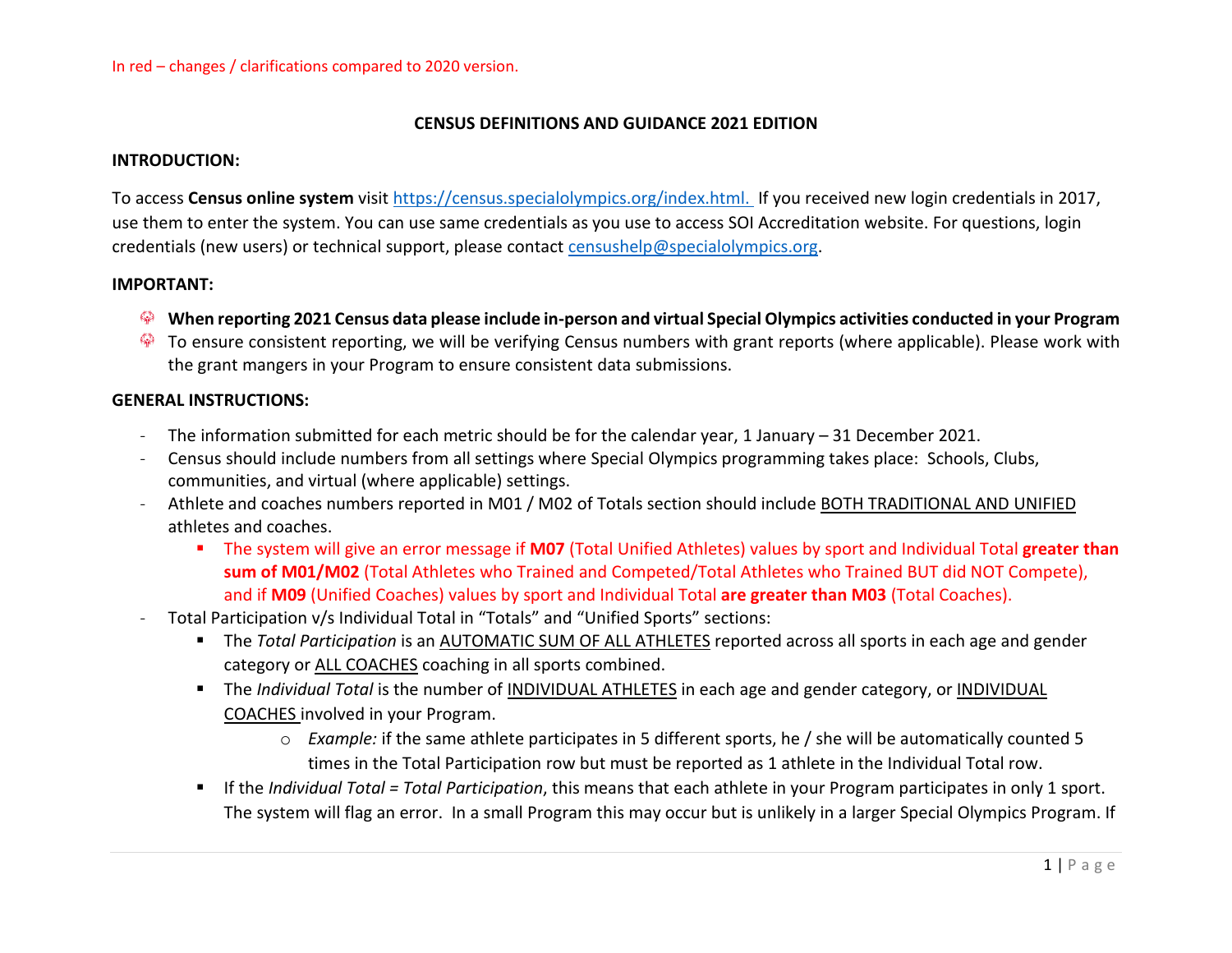you receive an error message, please review the numbers you reported in the Individual Total to ensure they are correct.

- The *Individual Total* can't be greater that *Total Participation* and must be equal to or be larger than the highest athlete / coach number reported in any sport for a given age / gender category.
	- o *Example:* if you reported 5 female athletes in the 8-15 age category in basketball, your *Individual Total* for female athletes 8-15 years old should be at least 5 or higher.

### **TOTAL – ATHLETES AND COACHES (Traditional and Unified):**

| <b>METRIC</b>         | <b>DEFINITIONS</b>                        | <b>GUIDANCE</b>                                           |
|-----------------------|-------------------------------------------|-----------------------------------------------------------|
| <b>Total Athletes</b> | An athlete who trained and competed is    | Report the number of athletes who trained and competed    |
| who Trained           | a person with an intellectual disability  | by age category (8-15, 16-21 or 22+ years old) and gender |
| <b>AND Competed</b>   | age 8 years and older who trained in a    | (male, female, other) in all applicable sports.           |
| (M01)                 | TRADITIONAL OR UNIFIED SPORT and          |                                                           |
|                       | competed at least once in that sport at a | <b>Important instructions:</b>                            |
|                       | Special Olympics Games or competition     | Click here to watch a video tutorial on how to enter      |
|                       | at any level (local, state, national,     | metrics M01-M09.                                          |
|                       | regional, or world) within a calendar     | 2. Count all athletes who trained and competed in         |
|                       | year.                                     | Traditional and / or Unified Sports even if they          |
|                       |                                           | trained in Unified Sports only.                           |
|                       |                                           | Do not count Unified Sports partners.                     |
|                       |                                           | E.g. Bobby (male athlete, 17 years old) trained and<br>4. |
|                       |                                           | competed in bocce, tennis and volleyball. Report          |
|                       |                                           | Bobby in bocce, tennis and volleyball in male / 16-21     |
|                       |                                           | category. Bobby will automatically be counted 3           |
|                       |                                           | times in the Total Participation, BUT must be             |
|                       |                                           | reported as 1 athlete in the Individual Total in male     |
|                       |                                           | /16-21 column                                             |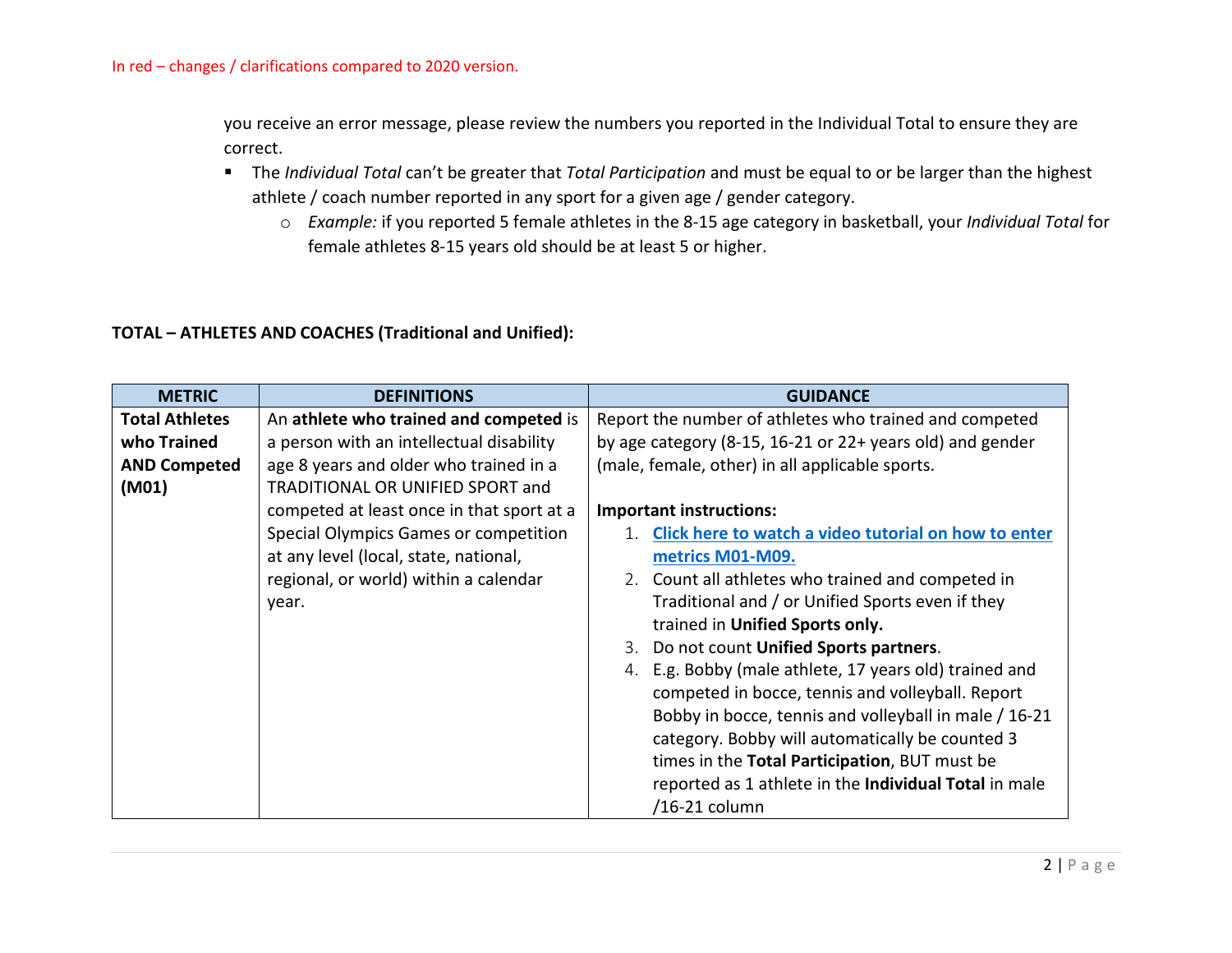|                                                                             |                                                                                                                                                                                                                                                                                                                                                                        | 5. The Individual Total of athletes for each age / gender<br>category must be equal to or be larger than the<br>highest number of athletes reported in any sport for<br>this age / gender category.                                                                                                                                                                                                                                                                                                                                                                                                                                                                                                                                                                                                                                                                                                                                                                           |
|-----------------------------------------------------------------------------|------------------------------------------------------------------------------------------------------------------------------------------------------------------------------------------------------------------------------------------------------------------------------------------------------------------------------------------------------------------------|-------------------------------------------------------------------------------------------------------------------------------------------------------------------------------------------------------------------------------------------------------------------------------------------------------------------------------------------------------------------------------------------------------------------------------------------------------------------------------------------------------------------------------------------------------------------------------------------------------------------------------------------------------------------------------------------------------------------------------------------------------------------------------------------------------------------------------------------------------------------------------------------------------------------------------------------------------------------------------|
|                                                                             | "Additional" Sports are locally popular<br>sports (Netball, Triathlon or Flag<br>Football) that a Program trains and / or<br>offers competition in. See Article I,<br>Section D of the Sports Rules for a full<br>explanation of official, recognized and<br>locally popular sports.                                                                                   | Ensure that you report information for every sport<br>conducted in the Program. If a Program offers local sport(s)<br>that does not appear in the sports listing, contact Census<br>help: (censushelp@specialolympics.org) to add the sport(s).                                                                                                                                                                                                                                                                                                                                                                                                                                                                                                                                                                                                                                                                                                                               |
| <b>Total Athletes</b><br>who Trained<br><b>BUT did NOT</b><br>Compete (M02) | An athlete who trained but did not<br>compete is a person with an intellectual<br>disability age 2 years and older who<br>trained in a Special Olympics<br>TRADITIONAL OR UNIFIED SPORT, but<br>did NOT compete in that sport at a<br>Special Olympics Games or competition<br>at any level (local, state, national,<br>regional, or world) within a calendar<br>year. | Report the number of athletes who trained but did not<br>compete by age category (YA, 6-7, 8-15, 16-21 or 22+ years<br>old) and gender (male, female, other) in all applicable sports.<br><b>Important instructions:</b><br>1. Count all athletes that trained in Traditional and / or<br>Unified Sports even if they trained in Unified Sports<br>only.<br>2. Do not count Unified Sports partners.<br>3. E.g. Maria (female athlete, 9 years old) trained in<br>swimming, tennis and floorball. Report Maria in<br>swimming, tennis, and volleyball rows in female / 8-<br>15 category. Maria will automatically be counted 3<br>times in the Total Participation BUT must be<br>reported as 1 athlete in the Individual Total for<br>female / 8-15 column.<br>4. If Maria (female athlete, 9 years old) trained and<br>competed in tennis, and just trained, but did not<br>compete in swimming, she must be reported in<br>tennis in M1 / female / 8-15 row as well as in |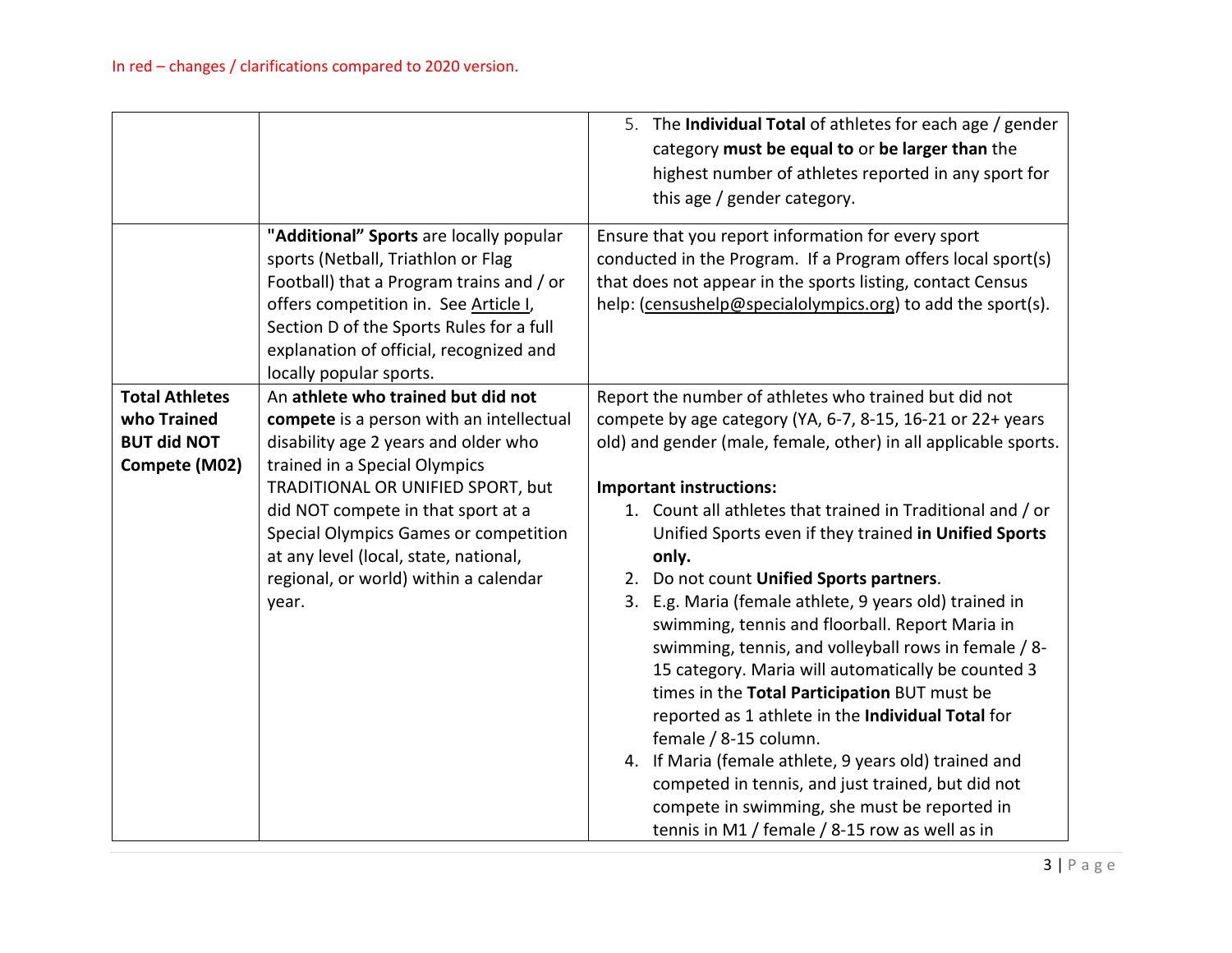|                       |                                                                                                                                                                                                                                                                                 | swimming in M2 / female / 8-15 row. She will be<br>automatically counted in M1 AND M2 Total<br>Participation. Maria must be reported only once in<br>the M01 Individual Total in female / 8-15 column<br>5. The Individual Total of athletes for each age / gender<br>category must be equal to or be larger than the<br>highest number of athletes reported in any sport for<br>this age / gender category.                                                                                                                                                                                                                                                                                                                               |
|-----------------------|---------------------------------------------------------------------------------------------------------------------------------------------------------------------------------------------------------------------------------------------------------------------------------|--------------------------------------------------------------------------------------------------------------------------------------------------------------------------------------------------------------------------------------------------------------------------------------------------------------------------------------------------------------------------------------------------------------------------------------------------------------------------------------------------------------------------------------------------------------------------------------------------------------------------------------------------------------------------------------------------------------------------------------------|
| <b>MATP</b>           | <b>Motor Activities Training Program</b><br>(MATP) is designed for individuals with<br>intellectual disabilities with severe<br>limitations who do not yet possess the<br>physical and/or behavioral skills<br>necessary to participate in official Special<br>Olympics sports. | Report the number of athletes who participated in MATP<br>activity age category (8-15, 16-21 or 22+ years old) and<br>gender (male, female, other).<br><b>Important instruction:</b><br>1. Include MATP athletes in the total athletes count in<br>the Individual Total.                                                                                                                                                                                                                                                                                                                                                                                                                                                                   |
| <b>Young Athletes</b> | Young Athletes are athletes 2-7 years<br>old with and without Intellectual<br>Disability who participated in a<br>structured sports skills development<br>program in a school, community or<br>home, using Special Olympics Young<br>Athletes materials.                        | Report the number of children with and without Intellectual<br>Disability participating in Young Athletes program in the<br>Young Athletes column by gender (male, female) category.<br><b>Important instructions:</b><br>1. The Young Athletes category is the only category<br>where Individual Total count must be equal to the<br><b>Total Participation.</b><br>2. A Young Athlete should be counted only once per<br>year, regardless of how many times that person<br>participated in Young Athletes activities.<br>3. While a typical Young Athlete participant is a child<br>with OR without ID, age 2-7, some Programs have<br>athletes ages $8 - 10$ still participating in Young<br>Athletes program. Programs should focus on |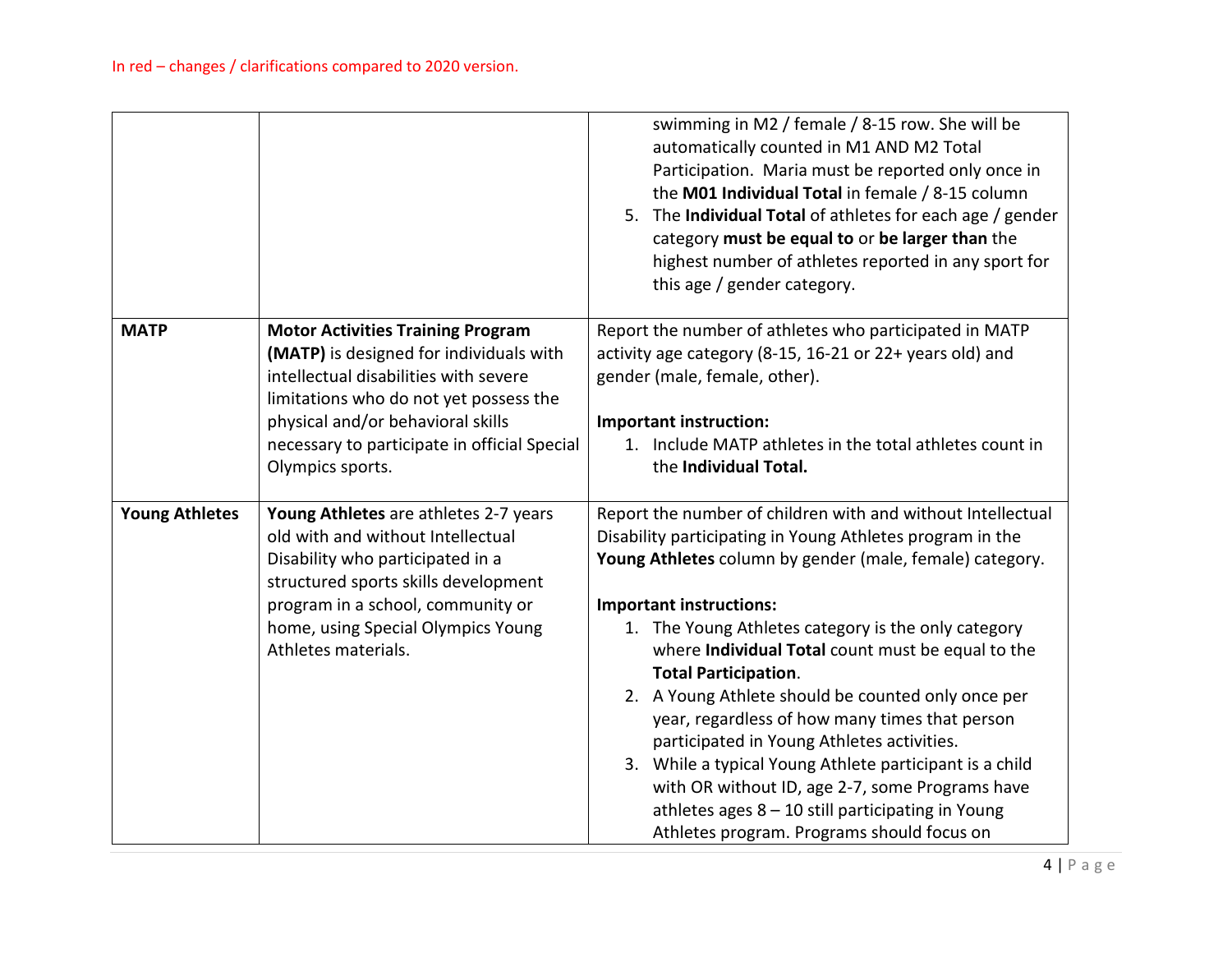|                        |                                          | progressing children from YA to sport training                |
|------------------------|------------------------------------------|---------------------------------------------------------------|
|                        |                                          | opportunities after age 7; however, at this time,             |
|                        |                                          | please record all Young Athletes, including those ages        |
|                        |                                          | 8-10, under the "Young Athletes" column.                      |
| <b>Total Coaches</b>   | A coach is a person who provided Special | Report the number of certified and uncertified, traditional   |
| (Certified and         | Olympics athletes with a comprehensive   | and Unified coaches in all applicable sports by gender (male, |
| Uncertified,           | sports training and preparation for      | female, other).                                               |
| <b>Traditional and</b> | competitions and / or Games within a     |                                                               |
| Unified) (M03)         | calendar year.                           | <b>Important instructions:</b>                                |
|                        |                                          | 1. Report total coaches by gender: male, female, other        |
|                        |                                          | by sport. Note: reporting total Coaches by gender is          |
|                        |                                          | required from 2021 and on.                                    |
|                        |                                          | 2. Count all coaches that coached Traditional and / or        |
|                        |                                          | Unified Sports even if they coached Unified Sports            |
|                        |                                          | only.                                                         |
|                        |                                          | 3. Please include all coaches in this metric, not just        |
|                        |                                          | those who coached during calendar year 2021.                  |
|                        |                                          | 4. If a coach coached 3 different sports (e.g. bocce,         |
|                        |                                          | tennis and volleyball) report him / her in each sport.        |
|                        |                                          | This coach will be automatically counted 3 times in           |
|                        |                                          | Total Participation, BUT must be reported as 1 coach          |
|                        |                                          | in the Individual Total.                                      |
|                        |                                          | 5. The Individual Total of coaches must be equal to or        |
|                        |                                          | be larger than the highest number of coaches                  |
|                        |                                          | reported in any sport.                                        |
|                        |                                          | 6. If you reported any athletes in a particular sport (e.g.   |
|                        |                                          | volleyball) make sure to report coaches for this sport.       |
|                        |                                          | 7. Young Athletes coaches include anyone referred to          |
|                        |                                          | as a Young Athletes coach, teacher, trainer, assistant,       |
|                        |                                          | or instructor. Young Athletes coaches should be               |
|                        |                                          | counted in the <b>Individual Total</b> count for coaches.     |
|                        |                                          |                                                               |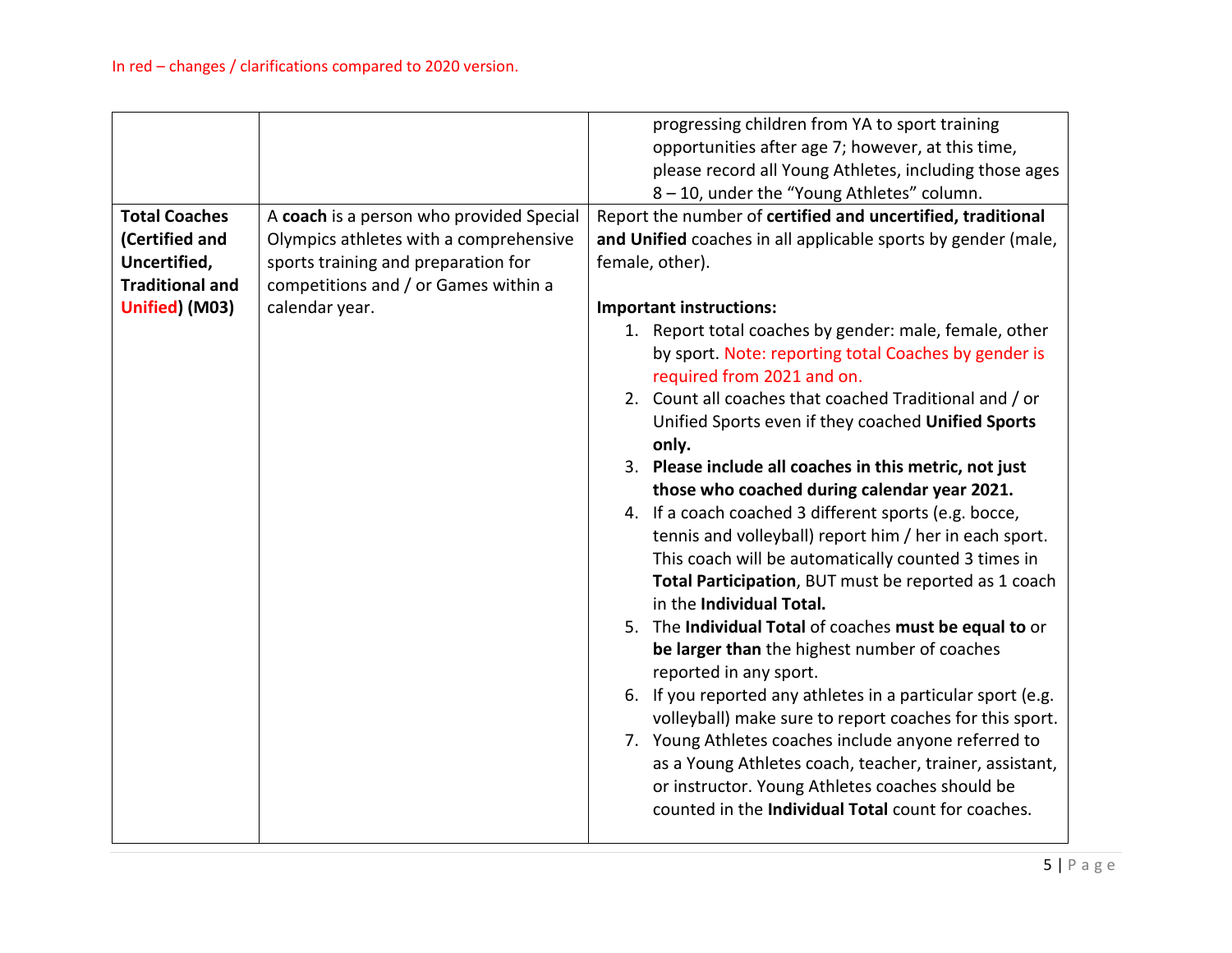| <b>Number of</b> | A certified coach is person who has       | Report the number of certified coaches, traditional and     |
|------------------|-------------------------------------------|-------------------------------------------------------------|
| <b>Certified</b> | completed Coach Education Certification   | unified in all applicable sports by gender (male, female,   |
| Coaches (M03A)   | AND provided Special Olympics athletes    | other).                                                     |
|                  | with a comprehensive sports training      | <b>Important instructions:</b>                              |
|                  | and preparation for competitions and      | 1. Report total coaches by gender: male, female, other      |
|                  | /or Games within a calendar year. Coach   | by sport. Note: reporting total Coaches by gender is        |
|                  | certification can be awarded by:          | required from 2021 and on.                                  |
|                  | Special Olympics Program / Region,        | 2. Please include all certified coaches in this metric, not |
|                  | National Governing Body of Sport,<br>п    | just those who coached during calendar year 2021.           |
|                  | Regional / International Federation,<br>п | 3. Certified Coaches (M03A) is a subset of the Total        |
|                  | Recognized Educational Institution,<br>п  | Coaches (M03). If you reported total 4 coaches in a         |
|                  | Other certification body approved by<br>٠ | sport (e.g. tennis) in M03, your number of certified        |
|                  | Special Olympics Program/Region           | coaches in that sport (tennis) in MO3A cannot be            |
|                  |                                           | larger than 4.                                              |
|                  |                                           | 4. The Individual Total number of certified coaches         |
|                  |                                           | (MO3A) cannot be larger that total number of coaches        |
|                  |                                           | reported in M03. If M03A values by sport and                |
|                  |                                           | Individual Total is greater than M03, the system will       |
|                  |                                           | give an error message on the summary sheet.                 |
|                  |                                           | 5. If a coach was certified and coached in 3 different      |
|                  |                                           | sports (e.g. bocce, tennis and volleyball) report him /     |
|                  |                                           | her in each sport. This coach will be automatically         |
|                  |                                           | counted 3 times in the Total Participation BUT must         |
|                  |                                           | be reported as 1 coach in the Individual Total.             |
|                  |                                           | 6. If a coach coached in 3 sports (e.g. bocce, tennis and   |
|                  |                                           | volleyball), but is only certified in one sport (e.g.       |
|                  |                                           | bocce), report that coach in M03 for tennis and             |
|                  |                                           | volleyball, in M03A for bocce, BUT only once in the         |
|                  |                                           | M03A Individual Total count.                                |
|                  |                                           | 7. The Individual Total of certified coaches must be        |
|                  |                                           | equal to or be larger than the highest number of            |
|                  |                                           | certified coaches reported in any sport.                    |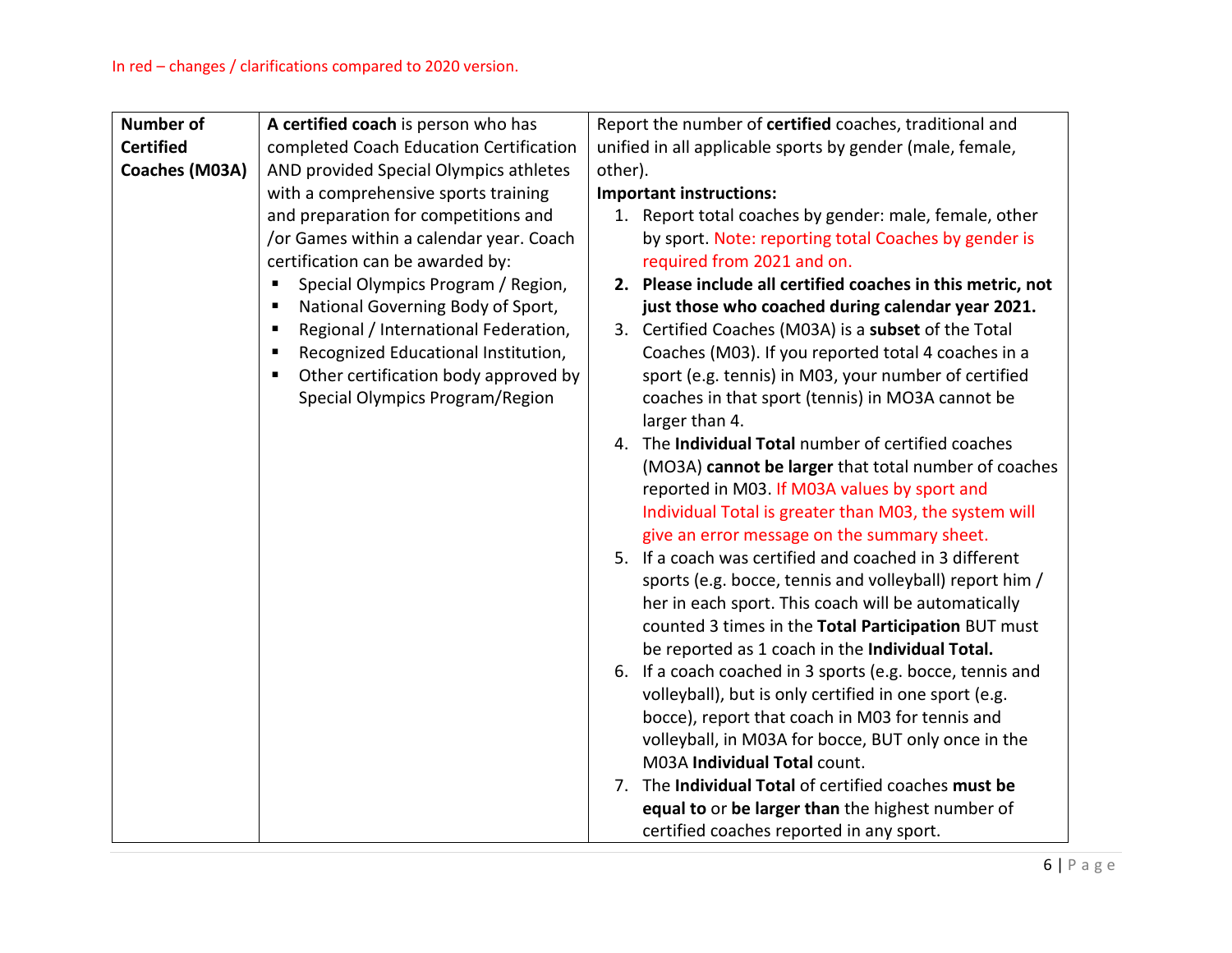| certification should be counted in the "Generic Sport"<br>row. Select "Generic Sport" from the menu of sports at<br>the beginning of your Census submission process if<br>you have any non-specific sport certified coaches to<br>report. |
|-------------------------------------------------------------------------------------------------------------------------------------------------------------------------------------------------------------------------------------------|
|-------------------------------------------------------------------------------------------------------------------------------------------------------------------------------------------------------------------------------------------|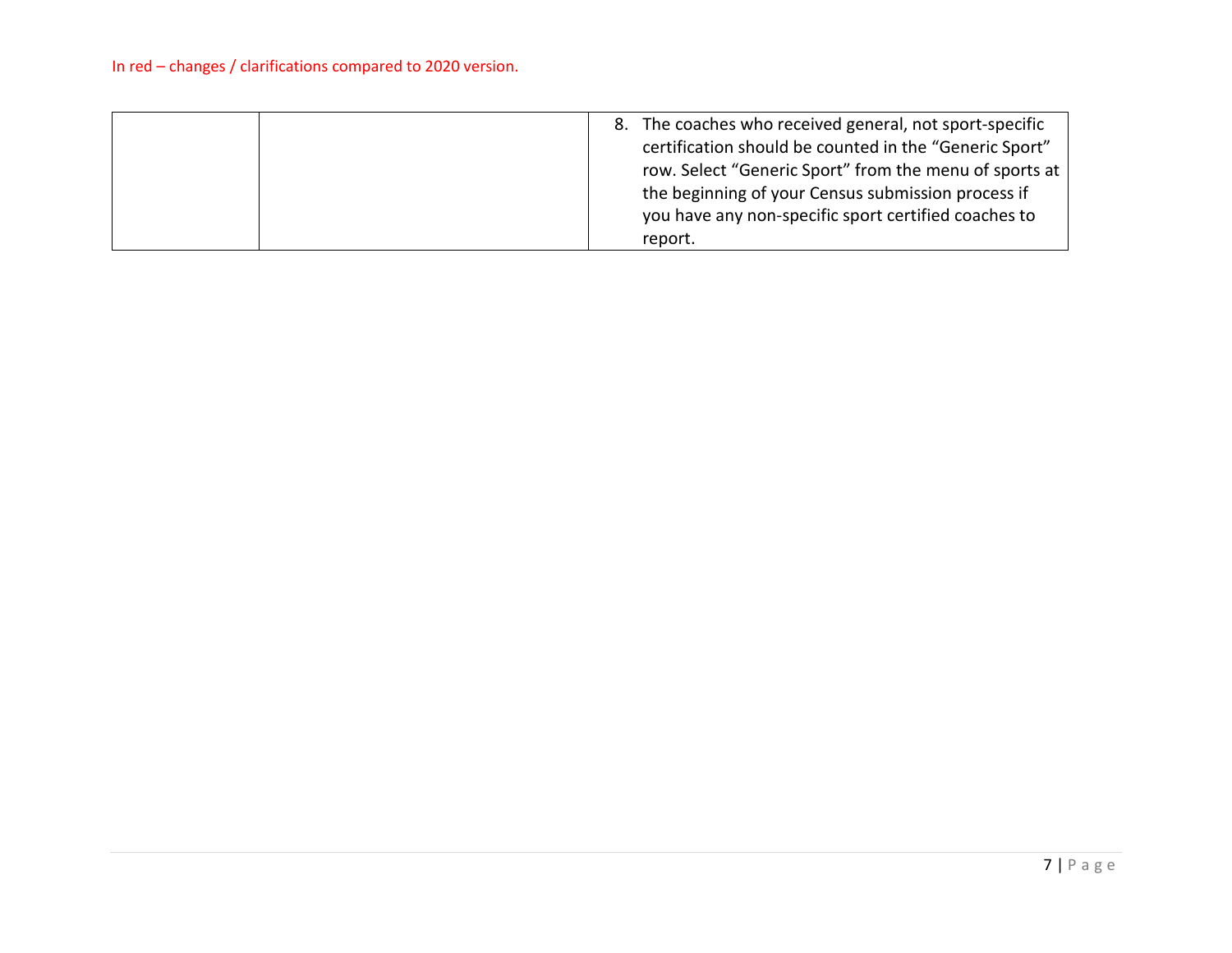# <span id="page-7-0"></span>**UNIFIED SPORTS:**

| <b>METRIC</b>   | <b>DEFINITIONS</b>                                                                 | <b>GUIDANCE</b>                                                                          |
|-----------------|------------------------------------------------------------------------------------|------------------------------------------------------------------------------------------|
| <b>Unified</b>  | A Special Olympics Unified Sports®                                                 | Report the number of Unified athletes in all applicable sports across                    |
| <b>Athletes</b> | athlete is a person with an intellectual                                           | 3 Unified Sports models (see below).                                                     |
|                 | disability age 8 years and older who is                                            |                                                                                          |
|                 | involved in Unified Sports Recreation,                                             | Important instruction:                                                                   |
|                 | Unified Sports Player Development and/or                                           | 1. If the same athlete participated in multiple Unified Sports                           |
|                 | Unified Sports Competitive models at                                               | and across different models, report him / her in every                                   |
|                 | Games, competitions, Camp Shriver or                                               | applicable sport category and model.                                                     |
|                 | other Unified Sports activities at any level                                       | If you report Unified Athletes / Partners, you should report<br>2.                       |
|                 | (local, state, national, regional, or world)                                       | Unified Schools, Unified Champion Schools or Unified Club                                |
|                 | within the calendar year.                                                          | metrics as those are the most typical settings in which                                  |
|                 |                                                                                    | Unified Sports take place.                                                               |
|                 |                                                                                    | Unified athletes must also be included in M01 and/or M02.<br>3.                          |
| <b>Unified</b>  | A Special Olympics Unified Sports®                                                 | Report the number of Unified partners in all applicable sports across                    |
| <b>Partners</b> | partner is a person without an intellectual                                        | 3 Unified Sports models (see below).                                                     |
|                 | disability age 8 years and older who is                                            |                                                                                          |
|                 | involved in Unified Sports Recreation,<br>Unified Sports Player Development and/or | Important instruction:<br>1. If the same partner participated in multiple Unified Sports |
|                 | Unified Sports Competitive models at                                               | and across different models report him / her in every                                    |
|                 | Games, competitions, Camp Shriver or                                               | applicable sport category and model.                                                     |
|                 | other Unified Sports activities at any level                                       | If you report Unified Athletes / Partners, you should report<br>2.                       |
|                 | (local, state, national, regional, or world)                                       | Unified Schools, Unified Champion Schools or Unified Club                                |
|                 | within the calendar year.                                                          | metrics as those are the most typical settings in which                                  |
|                 |                                                                                    | Unified Sports take place.                                                               |
| <b>Unified</b>  | <b>Unified Sports Recreation is an inclusive</b>                                   | Report the number of Unified athletes and partners age 8 years and                       |
| <b>Sports</b>   | recreation sports event, training program,                                         | older who participated in Unified Sports Recreation activities in all                    |
| Recreation      | or competition for Special Olympics                                                | applicable sport categories.                                                             |
| Model (MO4)     | athletes and Unified partners. Unified                                             |                                                                                          |
|                 | Sports Recreation activities are not                                               | <b>Important instruction:</b>                                                            |
|                 | required to meet the minimum training,                                             |                                                                                          |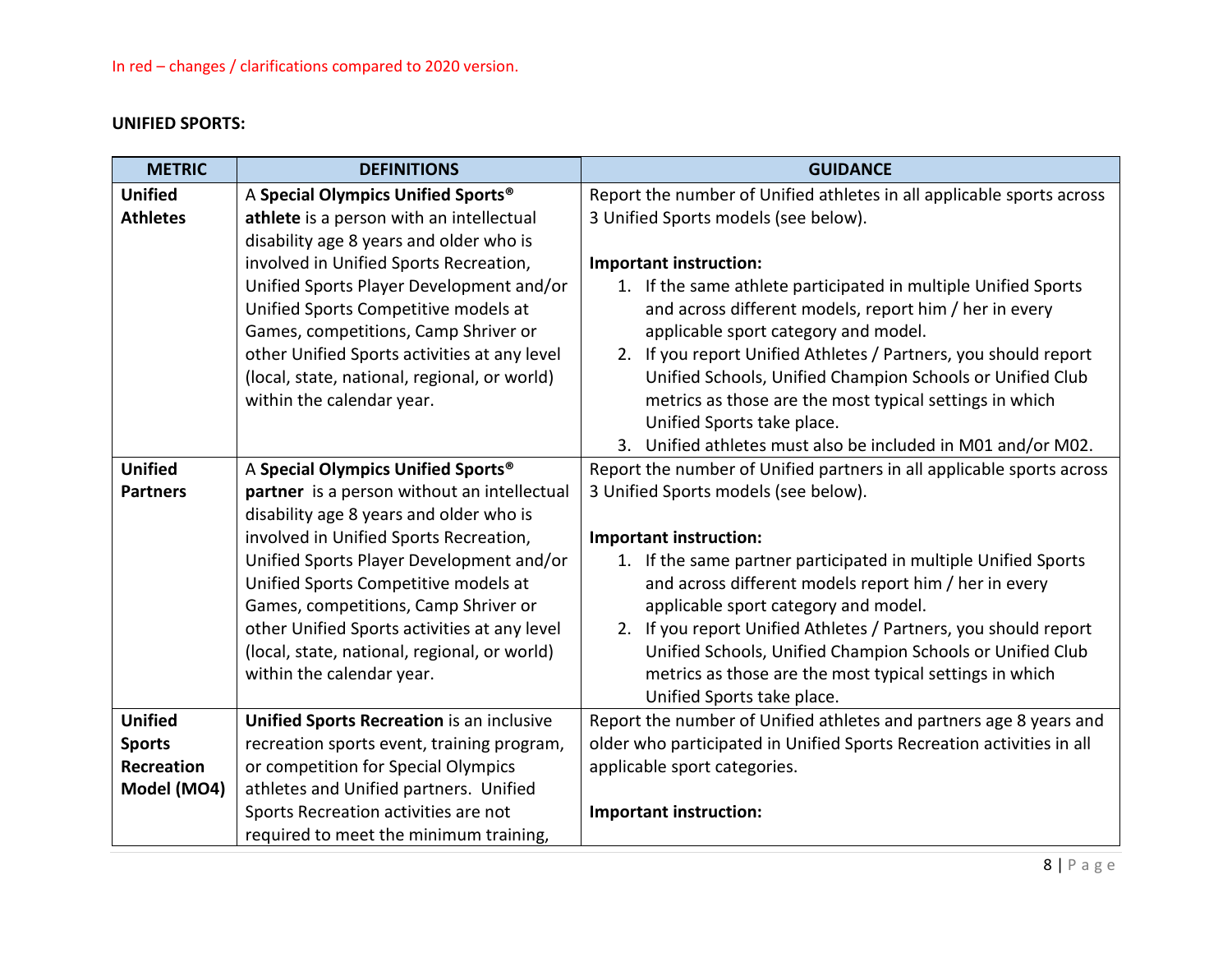|                                                                             | competition and team composition<br>requirements of Unified Sports Player<br>Development and Unified Sports<br>Competitive models but they must:<br>- be operated exclusively by SO Program,<br>or<br>- implemented in direct partnership with<br>SO Program<br>A Unified Sports Recreation event should<br>involve a minimum of 25% of individuals<br>with an intellectual disability and a<br>minimum of 25% of individuals without an<br>intellectual disability. | 1. If a Unified athlete / partner participated in a Unified Sports<br>Recreation model in 3 different sports (e.g. bocce, tennis and<br>volleyball) report him / her in each sport. This Unified athlete<br>/ partner will be automatically counted 3 times in the Total<br>Participation for Unified Recreation model, BUT must be<br>reported as 1 Unified athlete / partner in the Individual Total<br>for this model.<br>2. The Individual Total of Unified athletes / partners for<br>Recreation model must be equal to or be larger than the<br>highest number of Unified athletes / partners reported in<br>any sport for this model.                                                                    |
|-----------------------------------------------------------------------------|----------------------------------------------------------------------------------------------------------------------------------------------------------------------------------------------------------------------------------------------------------------------------------------------------------------------------------------------------------------------------------------------------------------------------------------------------------------------|-----------------------------------------------------------------------------------------------------------------------------------------------------------------------------------------------------------------------------------------------------------------------------------------------------------------------------------------------------------------------------------------------------------------------------------------------------------------------------------------------------------------------------------------------------------------------------------------------------------------------------------------------------------------------------------------------------------------|
| <b>Unified</b><br><b>Sports Player</b><br><b>Development</b><br>Model (M05) | In Unified Sports Player Development,<br>teammates are not required to be of<br>similar abilities but age matching should<br>be targeted. Players of higher ability                                                                                                                                                                                                                                                                                                  | Report the number of Unified athletes and partners age 8 years and<br>older who participated in Unified Sports Player Development model<br>activities in all applicable sport categories.                                                                                                                                                                                                                                                                                                                                                                                                                                                                                                                       |
|                                                                             | should assist teammates of lower ability in<br>developing sport-specific skills and tactics<br>and in successfully participating in a team<br>environment.<br>This model should combine approximately<br>equal numbers of Special Olympics<br>athletes and partners as teammates on<br>sport teams for training and competition.                                                                                                                                     | Important instruction:<br>1. If a Unified athlete / partner participated in a Unified Sports<br>Player Development model in 3 different sports (e.g. bocce,<br>tennis and volleyball) report him / her in each sport. This<br>Unified athlete / partner will be automatically counted 3<br>times in the Total Participation for Unified Sports Player<br>Development model BUT must be reported as 1 Unified<br>athlete / partner in the Individual Total for this model.<br>The Individual Total of Unified athletes / partners for Unified<br>2.<br>Player Development model must be equal to or be larger<br>than the highest number of Unified athletes / partners<br>reported in any sport for this model. |
| <b>Unified</b>                                                              | <b>Unified Sports Competitive Model</b>                                                                                                                                                                                                                                                                                                                                                                                                                              | Report the number of Unified athletes and partners age 8 years and                                                                                                                                                                                                                                                                                                                                                                                                                                                                                                                                                                                                                                              |
| <b>Sports</b>                                                               | combines approximately equal numbers of                                                                                                                                                                                                                                                                                                                                                                                                                              | older who participated in Unified Sports Competitive model                                                                                                                                                                                                                                                                                                                                                                                                                                                                                                                                                                                                                                                      |
|                                                                             | athletes and partners of similar age and                                                                                                                                                                                                                                                                                                                                                                                                                             | activities in all applicable sport categories.                                                                                                                                                                                                                                                                                                                                                                                                                                                                                                                                                                                                                                                                  |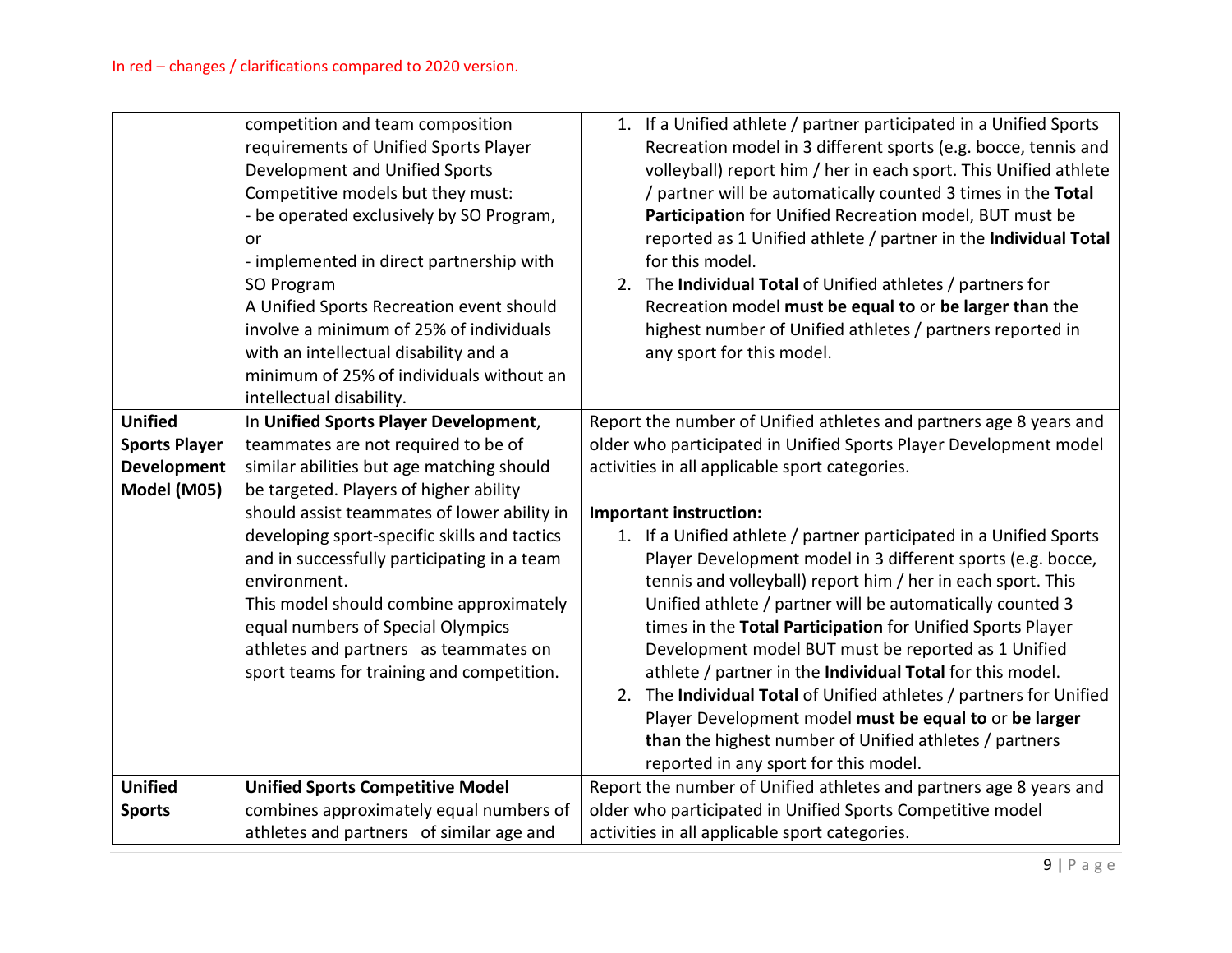| Competitive<br>Model (M06)                                                                | ability, as teammates for training and<br>competition. All athletes and partners<br>competing in Unified Sports must have the<br>necessary sport-specific skills and tactics to<br>compete without modification of the<br>current Special Olympics Official Sports<br>Rules. | Important instruction:<br>1. If a Unified athlete / partner participated in a Unified<br>Competitive model in 3 different sports (e.g. bocce, tennis<br>and volleyball) report him / her in each sport. This Unified<br>athlete / partner will be automatically counted 3 times in the<br>Total Participation for Unified Competitive model, BUT must<br>be reported as 1 Unified athlete / partner in the Individual<br>Total for this model.<br>2. The Individual Total of Unified athletes / partners for Unified<br>Sports Competitive model must be equal to or be larger<br>than the highest number of Unified athletes / partners<br>reported in any sport for this model.<br>If you report any athletes / partners in Unified Sports<br>3.<br>Competitive model, make sure to report Unified<br>Competitions in the Program Information section. |
|-------------------------------------------------------------------------------------------|------------------------------------------------------------------------------------------------------------------------------------------------------------------------------------------------------------------------------------------------------------------------------|----------------------------------------------------------------------------------------------------------------------------------------------------------------------------------------------------------------------------------------------------------------------------------------------------------------------------------------------------------------------------------------------------------------------------------------------------------------------------------------------------------------------------------------------------------------------------------------------------------------------------------------------------------------------------------------------------------------------------------------------------------------------------------------------------------------------------------------------------------|
| <b>Unified</b><br><b>Sports Totals</b><br><b>Athletes and</b><br><b>Partners</b><br>(M07) | Unified athletes and Unified partners<br>definition see above                                                                                                                                                                                                                | Report total number of Individual Unified athletes / partners age 8<br>years and older who participated in any of the 3 Unified Sports<br>models in each sport.<br>E.g. If Terrell (an athlete) participates in Unified Floorball in<br>Recreation and Competitive models, he must be reported as 1<br>athlete for Floorball in M07 - Athletes.<br>E.g. If Sonia (a partner) participates in Unified Floorball in<br>Competitive model, and in Unified Volleyball in Competitive and<br>Recreational models, she must be reported as 1 athlete for Floorball<br>in M07 and 1 athlete for Volleyball in M07. She will automatically be<br>counted 2 times in M07 Total Participation. Sonia must be reported<br>as 1 athlete in <b>Individual Total</b> for M07 - Partners.<br><b>Important instructions:</b>                                             |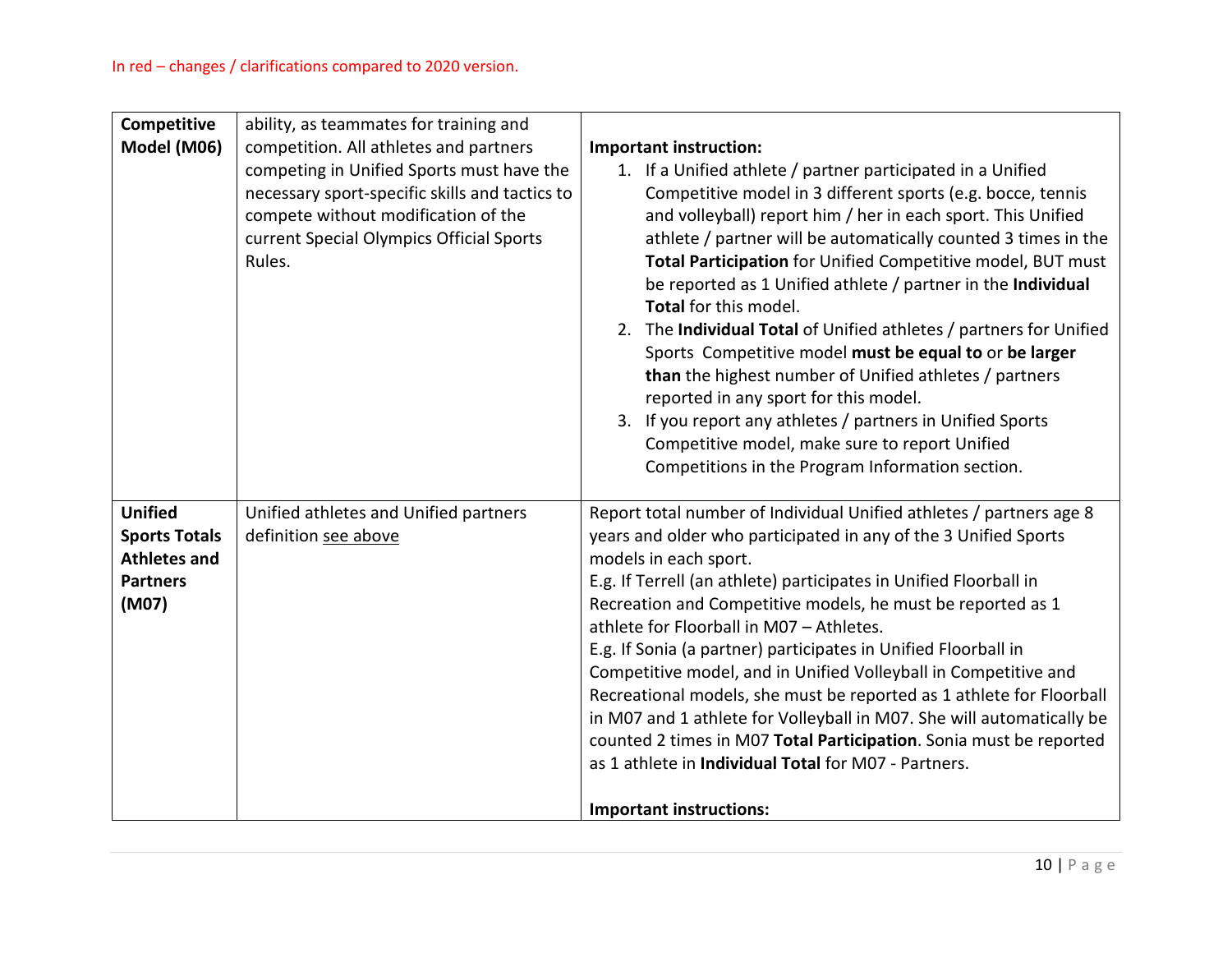|                          |                                                                                    | 1. The Unified Totals athletes / partners in each sport must be<br>equal to or be larger than the highest number of Unified<br>athletes / partners reported in any of the 3 models for that<br>sport.<br>2. Unified Totals athletes is a subset of Total athletes (sum of<br>M01 and M02) for each sport. If you reported total 15<br>athletes in a sport (e.g. tennis), your Total Unified athletes in<br>that sport (tennis) cannot be larger than 15.<br>3. If a Unified athlete / partner participated in any Unified<br>Sports model in 3 different sports (e.g. bocce, tennis and<br>volleyball) report him / her in each sport. This Unified athlete<br>/ partner will be automatically counted 3 times in the Total<br>Participation, BUT must be reported as 1 athlete / Unified<br>partner in the Individual Total.<br>4. M07 individual total should be at least equal to or greater<br>that the Individual Total reported in any of the 3 models. E.g.<br>if you report 15 athletes in Individual Total in Player<br>Development, 10 in Individual Total in Recreation and 5 in<br>Individual Total in Competitive Models, your M07 Individual<br>Total should be at least 15 but no larger than 30. |
|--------------------------|------------------------------------------------------------------------------------|------------------------------------------------------------------------------------------------------------------------------------------------------------------------------------------------------------------------------------------------------------------------------------------------------------------------------------------------------------------------------------------------------------------------------------------------------------------------------------------------------------------------------------------------------------------------------------------------------------------------------------------------------------------------------------------------------------------------------------------------------------------------------------------------------------------------------------------------------------------------------------------------------------------------------------------------------------------------------------------------------------------------------------------------------------------------------------------------------------------------------------------------------------------------------------------------------------------|
| <b>Youth Unified</b>     | <b>Youth Unified Athletes and Unified</b>                                          | Report the total number of Unified athletes / partners age 8-25 who                                                                                                                                                                                                                                                                                                                                                                                                                                                                                                                                                                                                                                                                                                                                                                                                                                                                                                                                                                                                                                                                                                                                              |
| <b>Athletes and</b>      | Partners are people with and without                                               | participated in any of the 3 Unified Sports models in each sport.                                                                                                                                                                                                                                                                                                                                                                                                                                                                                                                                                                                                                                                                                                                                                                                                                                                                                                                                                                                                                                                                                                                                                |
| <b>Partners</b><br>(M08) | intellectual disabilities age 8-25 who are                                         |                                                                                                                                                                                                                                                                                                                                                                                                                                                                                                                                                                                                                                                                                                                                                                                                                                                                                                                                                                                                                                                                                                                                                                                                                  |
|                          | involved in Unified Sports Recreation,<br>Unified Sports Player Development and/or | Important instruction:<br>1. Youth Unified athletes / partners is a subset of Unified Total                                                                                                                                                                                                                                                                                                                                                                                                                                                                                                                                                                                                                                                                                                                                                                                                                                                                                                                                                                                                                                                                                                                      |
|                          | Unified Sports Competitive models at                                               | athletes / partners. If you reported 15 Unified athletes and                                                                                                                                                                                                                                                                                                                                                                                                                                                                                                                                                                                                                                                                                                                                                                                                                                                                                                                                                                                                                                                                                                                                                     |
|                          | Games, competitions, Camp Shriver or                                               | 20 Unified partners in a sport (e.g. tennis), your Youth                                                                                                                                                                                                                                                                                                                                                                                                                                                                                                                                                                                                                                                                                                                                                                                                                                                                                                                                                                                                                                                                                                                                                         |
|                          | other Unified Sports activities at any level                                       | Unified athletes in that sport (tennis) cannot be larger than                                                                                                                                                                                                                                                                                                                                                                                                                                                                                                                                                                                                                                                                                                                                                                                                                                                                                                                                                                                                                                                                                                                                                    |
|                          |                                                                                    | 15 and Youth Unifies partners - larger than 20.                                                                                                                                                                                                                                                                                                                                                                                                                                                                                                                                                                                                                                                                                                                                                                                                                                                                                                                                                                                                                                                                                                                                                                  |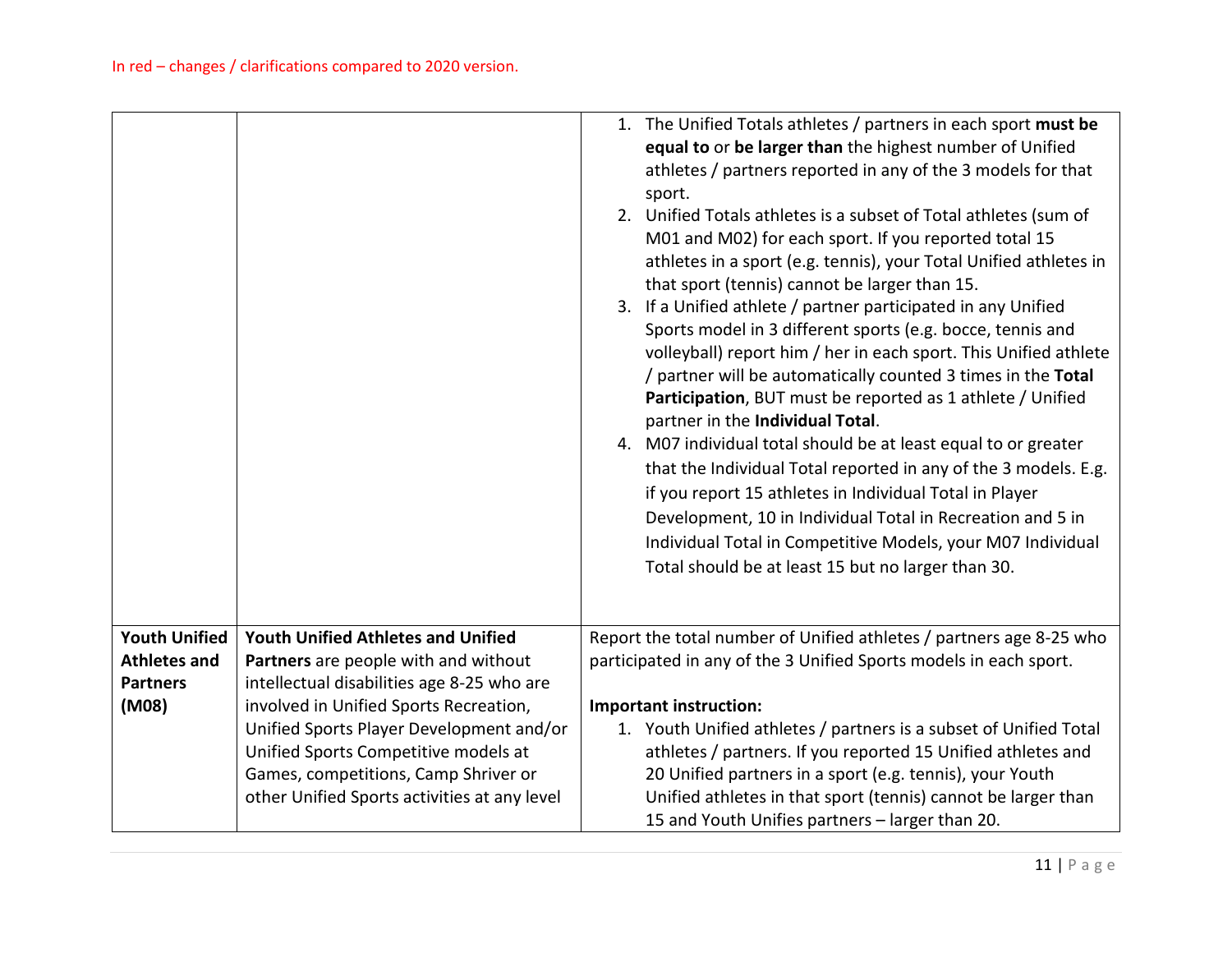|                                                                  | (local, state, national, regional, or world)<br>within the calendar year.                                                                                                                                                                                                                      | 2. If a Youth Unified athlete / partner participated in any<br>Unified Sports model in 3 different sports (e.g. bocce, tennis<br>and volleyball) report him / her in each sport. This athlete /<br>Unified partner will be automatically counted 3 times in the<br>Total Participation for Youth Unified, BUT must be reported<br>as 1 athlete / Unified partner in the Individual Total.<br>3. If you report Youth Unified Athletes / Partners then you<br>should report Unified Schools, Unified Champion Schools or<br>Unified Club metrics as those are the most typical settings in<br>which Unified Sports take place.                                                                                                                                                                                                                                                                                                                   |
|------------------------------------------------------------------|------------------------------------------------------------------------------------------------------------------------------------------------------------------------------------------------------------------------------------------------------------------------------------------------|------------------------------------------------------------------------------------------------------------------------------------------------------------------------------------------------------------------------------------------------------------------------------------------------------------------------------------------------------------------------------------------------------------------------------------------------------------------------------------------------------------------------------------------------------------------------------------------------------------------------------------------------------------------------------------------------------------------------------------------------------------------------------------------------------------------------------------------------------------------------------------------------------------------------------------------------|
| <b>Total Unified</b><br><b>Sports</b><br><b>Coaches</b><br>(M09) | A Unified Sports coach is a person who has<br>received Unified Sports coaches training<br>and provides Special Olympics Unified<br>athletes and partners with a<br>comprehensive sports training and<br>preparation for competitions in any<br>Unified Sports model within a calendar<br>year. | Report the number of Unified Sports coaches in all applicable<br>sports.<br><b>Important instructions:</b><br>1. If a coach coached in 3 different Unified Sports (e.g. bocce,<br>tennis and volleyball) report him / her in each sport. This<br>coach will be automatically counted 3 times in Total<br>Participation row, BUT must be reported as 1 coach in the<br><b>Individual Total.</b><br>2. The Individual Total of Unified coaches must be equal to or<br>be larger than the highest number of Unified coaches<br>reported in any sport.<br>3. If you reported any Unified athletes / partners in a particular<br>sport (e.g. volleyball) make sure to report Unified coaches for<br>this sport (volleyball).<br>4. Unified Coaches is a subset of the Total Coaches (M03). If<br>you reported total 4 coaches in a sport (e.g. tennis) in M03,<br>your number of Unified coaches in that sport (tennis) cannot<br>be larger than 4. |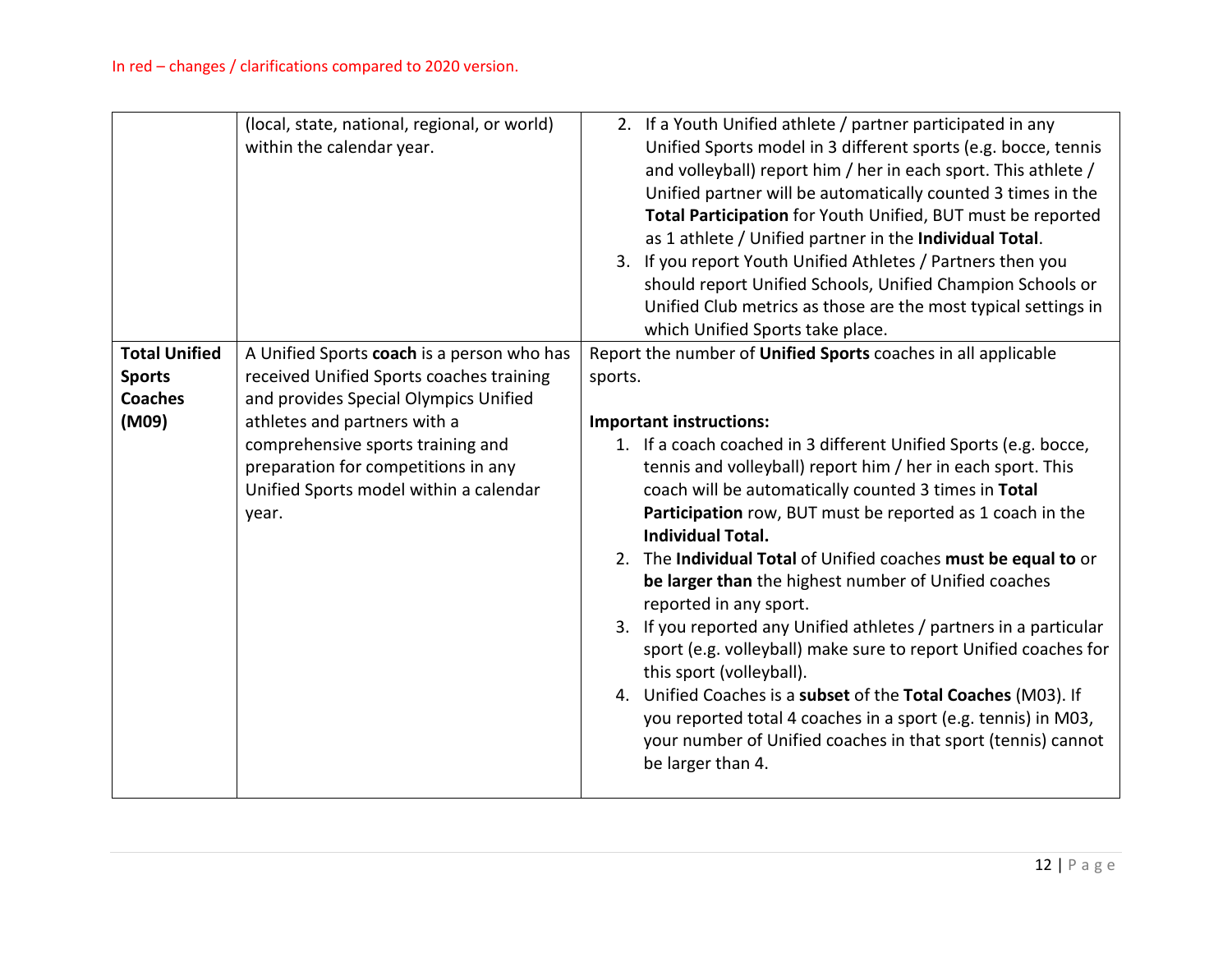## **PROGRAM INFORMATION**

| <b>METRIC</b>         | <b>DEFINITIONS</b>                           | <b>GUIDANCE</b>                                                                                  |
|-----------------------|----------------------------------------------|--------------------------------------------------------------------------------------------------|
| 1. Total              | A Competition includes all forms of          | Report the total number of competitions offered in the Program.                                  |
| <b>Number of</b>      | competitive events, Traditional and Unified, |                                                                                                  |
| <b>Competitions</b>   | conducted at all Program levels within a     | <b>Important instructions:</b>                                                                   |
| (Traditional and      | calendar year between individuals/teams that | 1. In a multi-sport competition (single/multiple day) each                                       |
| Unified)              | normally do not train together.              | sport offered should be counted as one competition.                                              |
|                       |                                              | 2. If a sport (e.g. Football) is offered as Traditional and<br>Unified, count as 2 competitions. |
|                       |                                              | 3. Count only the Sport, not the number of events within                                         |
|                       |                                              | each sport.                                                                                      |
|                       |                                              | 4. Count each league match as a separate competition.                                            |
|                       |                                              | 5. Include Unified Competitions in the total count of                                            |
|                       |                                              | competitions.                                                                                    |
| 1a. Number of         | Unified Competitions include all forms of    | Report the total number of Unified competition opportunities                                     |
| <b>Unified Sports</b> | Unified Sports competitive events conducted  | offered in the Program.                                                                          |
| <b>Competitions</b>   | at all Program levels within a calendar year |                                                                                                  |
|                       | between individuals/teams that normally do   | <b>Important instructions:</b>                                                                   |
|                       | not train together.                          | 1. In a multi-sport Unified competition (single/multiple day)                                    |
|                       |                                              | - each sport offered should be counted as one<br>competition.                                    |
|                       |                                              | 2. Count only the Unified Sports, not the number of events                                       |
|                       |                                              | within each sport.                                                                               |
|                       |                                              | 3. Count each Unified league match as a separate                                                 |
|                       |                                              | competition.                                                                                     |
|                       |                                              | 4. Number of Unified Competitions is a subset of Total                                           |
|                       |                                              | Number of Competitions and cannot exceed it. For                                                 |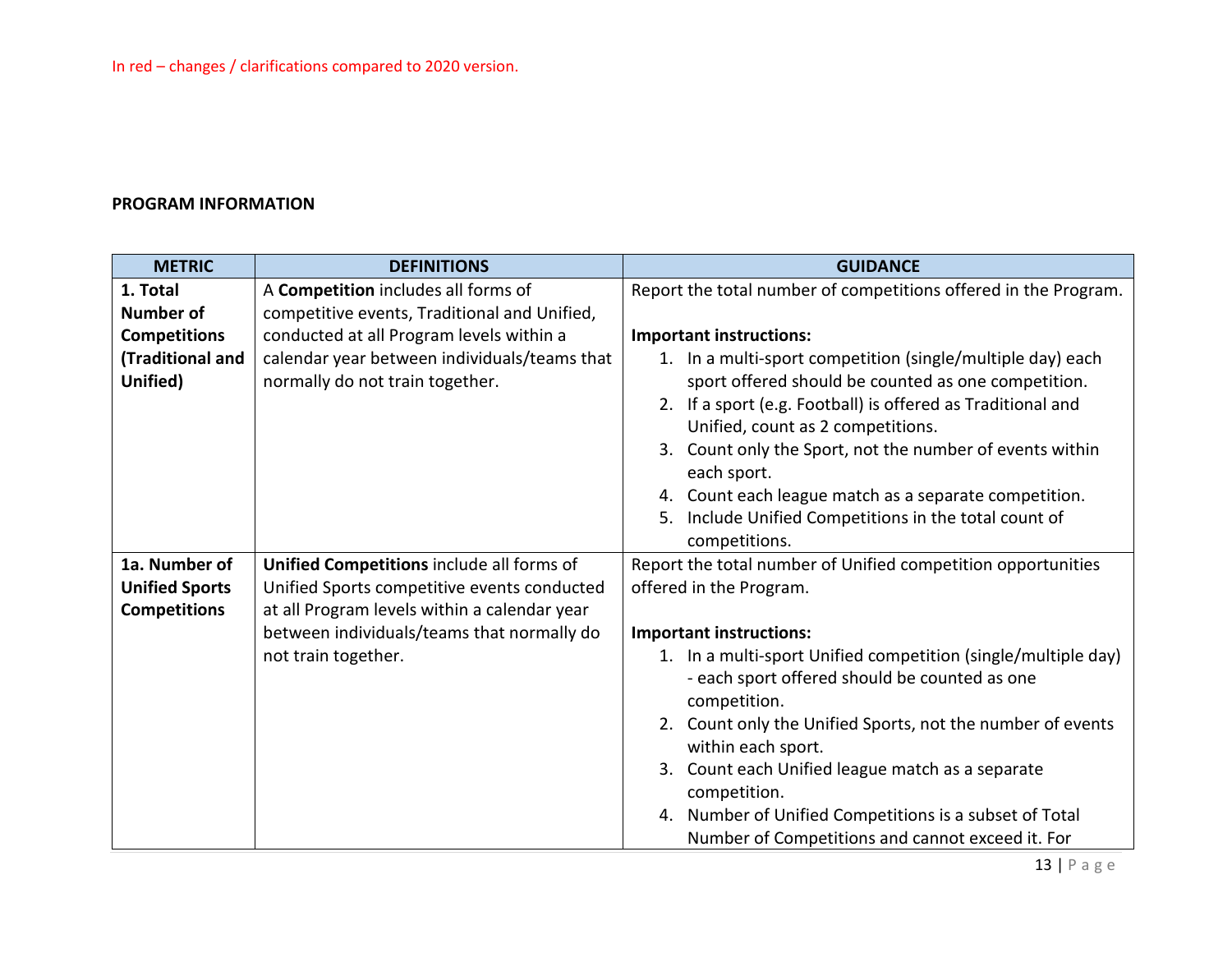|                                                   |                                                                                                                                                                                                                                    | example, if you reported 10 Competitions, the number of<br>Unified Competitions cannot be more than 10.                                                                                                                                                                                                                                                                                                                                                                                                                               |
|---------------------------------------------------|------------------------------------------------------------------------------------------------------------------------------------------------------------------------------------------------------------------------------------|---------------------------------------------------------------------------------------------------------------------------------------------------------------------------------------------------------------------------------------------------------------------------------------------------------------------------------------------------------------------------------------------------------------------------------------------------------------------------------------------------------------------------------------|
| 2. Total<br><b>Number of</b><br><b>Volunteers</b> | A Volunteer is a person of any age, with or<br>without an intellectual disability, who<br>volunteered his/her time to support Special<br>Olympics Program in any unpaid capacity at<br>least once during the calendar year.        | Report the total number of individuals involved in the Program<br>who meet the definition of volunteers.<br><b>Important instructions:</b><br>1. Do not count Unified Sports partners in this metric,<br>unless a Unified Sports partner also volunteers in one of<br>the volunteer roles.<br>2. A volunteer participating in multiple roles should be<br>counted only once.                                                                                                                                                          |
| 2a. Number of<br>Youth<br><b>Volunteers</b>       | A Youth Volunteer is an individual with or<br>without an intellectual disability age 8-25 who<br>volunteered his/her time to support Special<br>Olympics Program in any unpaid capacity at<br>least once during the calendar year. | Report the total number of volunteers in the 8-25 age category.<br><b>Important instructions:</b><br>1. Do not count Unified Sports partners in this metric,<br>unless a Youth Unified Sports partner also volunteers in<br>one of the volunteer roles.<br>2. A youth volunteer participating in multiple roles should<br>be counted only once.<br>3. Number of Youth Volunteers is a subset of the Total<br>Volunteers metric. If you reported 15 volunteers in your<br>Program, your youth volunteers cannot be greater than<br>15. |
| 3. Number of<br><b>Youth Leaders</b>              | A Youth Leader is an individual with or<br>without an intellectual disability age 8-25 who<br>is actively involved in a leadership role during<br>the calendar year. Examples of youth<br>leadership roles include:                | Report the total number of leaders in the 8-25 age category.<br><b>Important instructions:</b><br>1. Athlete leaders 8-25 years old should also be counted in<br>this metric. For example, a 24-year-old Global Messenger                                                                                                                                                                                                                                                                                                             |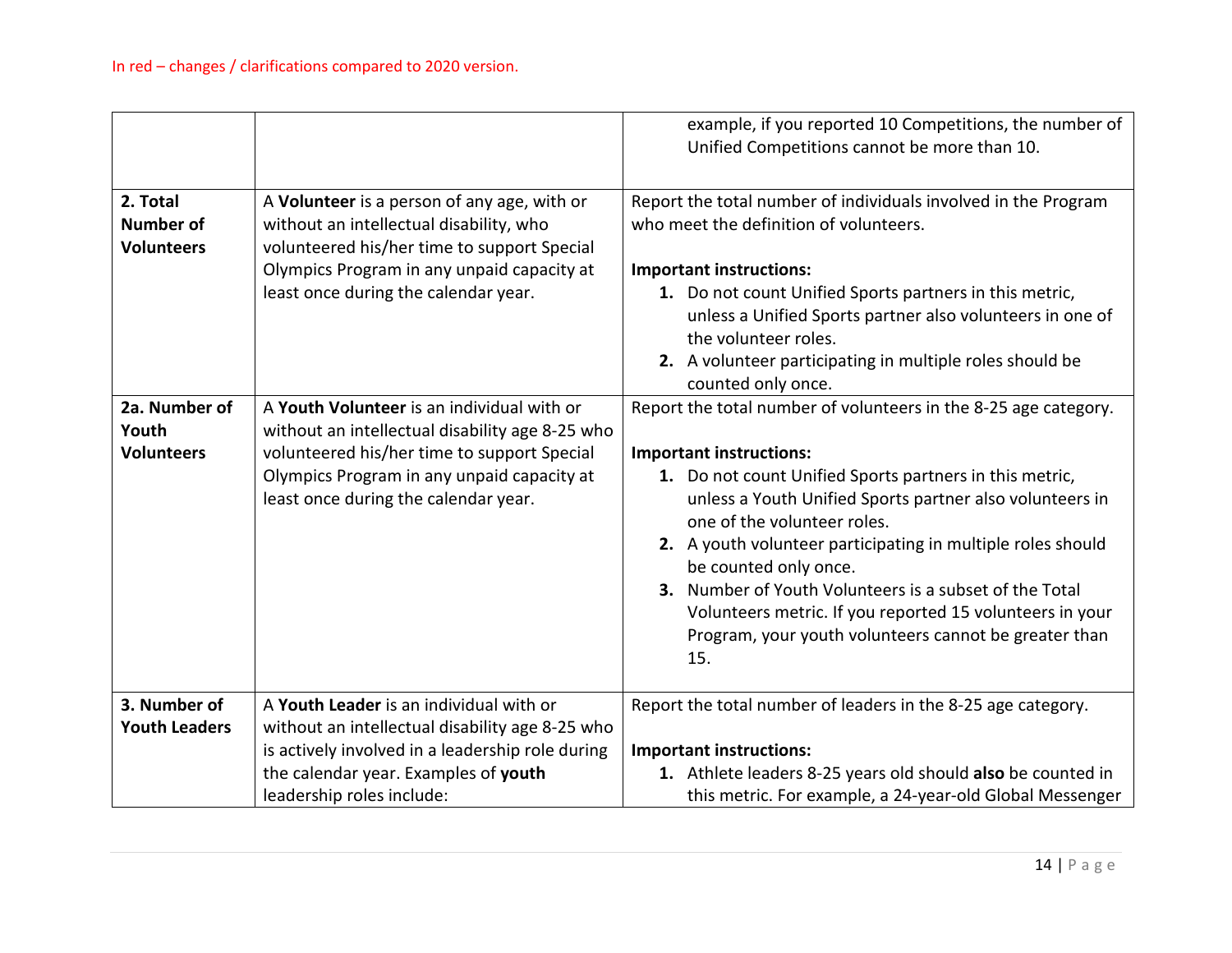|                                                                        | Representatives of youth advisory<br>$\blacksquare$<br>councils and committees<br>Local Program Committee members<br>Е<br>Games and event organizers<br>п<br><b>Sport Officials</b><br>Е<br>Grant project leaders<br><b>Board members</b><br>Coaches / assistant coaches<br>٠<br>Health and fitness messengers<br>Е                                                                                                                                                                                               | should be counted as a youth leader AND captured in the<br>athlete leaders category.<br>2. Youth Leaders is a subset of Youth Volunteer metric. For<br>example, if you reported 25 youth volunteers, the<br>number of youth leaders cannot be greater than 25.<br>3. Siblings between the ages of 8-25 in leadership roles<br>should also be counted as Youth Leaders |
|------------------------------------------------------------------------|-------------------------------------------------------------------------------------------------------------------------------------------------------------------------------------------------------------------------------------------------------------------------------------------------------------------------------------------------------------------------------------------------------------------------------------------------------------------------------------------------------------------|-----------------------------------------------------------------------------------------------------------------------------------------------------------------------------------------------------------------------------------------------------------------------------------------------------------------------------------------------------------------------|
| 4. Number of<br><b>Athlete Leaders</b>                                 | An Athlete Leader is a Special Olympics<br>Athlete who is actively involved in a<br>leadership role during the calendar year.<br>Examples of athlete leadership roles include:<br>Leadership roles at competitions,<br>п<br>games, events or sports clinics<br>Coaches, assistant coaches, Young<br>Athletes coaches, Sport Officials<br><b>Public Speaking</b><br>Е<br>Representatives on Boards, Sports and<br>٠<br>Non-Sports Committees or Input<br>Councils<br>Fundraising<br>п<br>Health or fitness leaders | Report the total number of Athlete Leaders who performed any<br>or a combination of the outlined leadership roles.<br><b>Important instructions:</b><br>1. Athlete leaders performing multiple leadership roles<br>should only be counted once.<br>2. Athlete leaders 8-25 years old should also be counted in<br>the Youth Leaders metric.                           |
| 5. Total<br><b>Number of</b><br>Registered<br>Family<br><b>Members</b> | A Registered Family member is a parent,<br>grandparent, sibling, guardian, custodian or<br>caregiver of a person with an intellectual<br>disability registered with a Program during<br>the calendar year whose contact information<br>is shared with the Program.                                                                                                                                                                                                                                                | Report the total number of family members of people with<br>intellectual disabilities who Program has a way to directly<br>communicate with.<br><b>Important instructions:</b><br>1. Do not count family members of Unified Partners or<br>coaches, unless it is an athlete who also is a coach /<br>assistant coach.                                                 |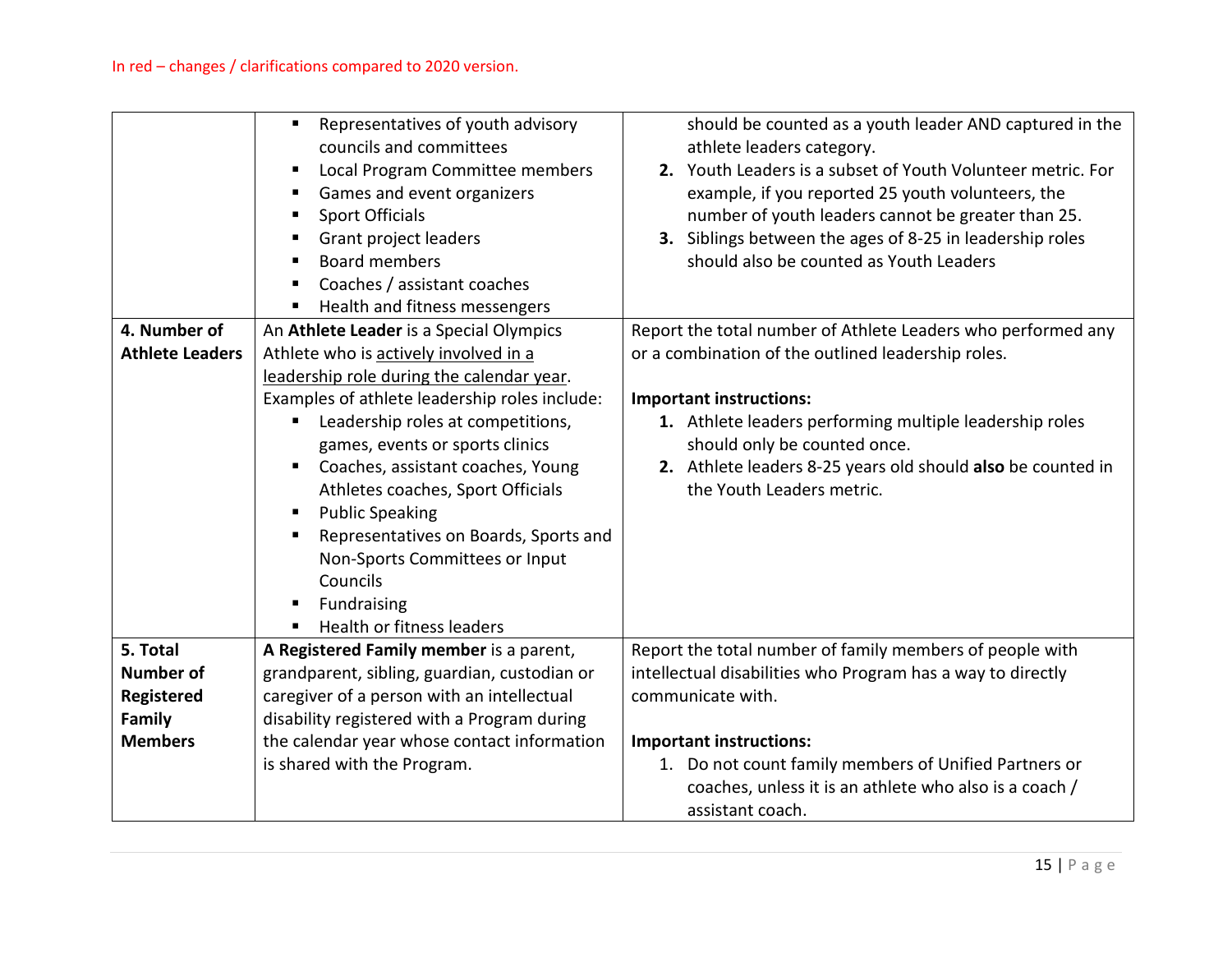| 5a. Number of<br><b>Family Leaders</b> | A Family Leader is a parent, grandparent,<br>sibling, guardian, custodian or caregiver of a<br>person with intellectual disability who is<br>actively involved in a Program leadership role<br>during the calendar year. Examples of family<br>leadership roles include: | Report the total number of family members actively involved in<br>a leadership role.<br><b>Important instructions:</b><br>1. Count each family member individually.<br>2. Number of Family Leaders is a subset of the Registered |
|----------------------------------------|--------------------------------------------------------------------------------------------------------------------------------------------------------------------------------------------------------------------------------------------------------------------------|----------------------------------------------------------------------------------------------------------------------------------------------------------------------------------------------------------------------------------|
|                                        | Coaches / assistant coaches<br><b>Standing Committee members</b><br>$\blacksquare$                                                                                                                                                                                       | Family members. If you reported 100 family members in<br>your Program, your family leaders count cannot be more                                                                                                                  |
|                                        | <b>Board Members</b><br>$\blacksquare$<br>Games and event organizers<br>$\blacksquare$<br>Local Program Committee Members<br>Е<br>Sport officials<br>п.                                                                                                                  | than 100.<br>3. Siblings between the ages of 8-25 in leadership roles<br>should also be counted as Youth Leaders                                                                                                                 |
| 6. Does your                           | A paid Program Director, National Director or                                                                                                                                                                                                                            | Answer 1 for Yes, and 0 for No                                                                                                                                                                                                   |
| Program have a                         | CEO is a Special Olympics employee who                                                                                                                                                                                                                                   |                                                                                                                                                                                                                                  |
| <b>Full-Time Paid</b>                  | receives an annual documented salary from                                                                                                                                                                                                                                |                                                                                                                                                                                                                                  |
| Program                                | the Special Olympics Program.                                                                                                                                                                                                                                            |                                                                                                                                                                                                                                  |
| Director / CEO?                        |                                                                                                                                                                                                                                                                          |                                                                                                                                                                                                                                  |
| 7. Total                               | A paid staff refers to paid staff employed in a                                                                                                                                                                                                                          | Report the total number of paid full-time or part-time staff                                                                                                                                                                     |
| <b>Number of Paid</b>                  | skilled role by a Special Olympics Program                                                                                                                                                                                                                               | employed in your Program.                                                                                                                                                                                                        |
| <b>Staff</b>                           | office on a full-time or a part-time basis and                                                                                                                                                                                                                           |                                                                                                                                                                                                                                  |
|                                        | regularly works the agreed upon number of                                                                                                                                                                                                                                | <b>Important Instructions:</b>                                                                                                                                                                                                   |
|                                        | hours per week.                                                                                                                                                                                                                                                          | 1. If you report a paid National Director / CEO, that counts<br>as at least 1 paid staff.                                                                                                                                        |
| 7a. Number of                          | A paid staff with ID refers to paid staff with                                                                                                                                                                                                                           | Report the total number of paid full-time or part-time staff with                                                                                                                                                                |
| <b>Paid Staff with</b>                 | an intellectual disability employed in a skilled                                                                                                                                                                                                                         | intellectual disabilities employed in your Program.                                                                                                                                                                              |
| Intellectual                           | role by a Special Olympics Program office on a                                                                                                                                                                                                                           |                                                                                                                                                                                                                                  |
| <b>Disabilities</b>                    | full-time or a part-time basis and regularly                                                                                                                                                                                                                             |                                                                                                                                                                                                                                  |
|                                        | works the agreed upon number of hours per                                                                                                                                                                                                                                |                                                                                                                                                                                                                                  |
|                                        | week. Examples of skilled work include: office                                                                                                                                                                                                                           |                                                                                                                                                                                                                                  |
|                                        | administration, leading a function of a                                                                                                                                                                                                                                  |                                                                                                                                                                                                                                  |
|                                        | Program, clerical work.                                                                                                                                                                                                                                                  |                                                                                                                                                                                                                                  |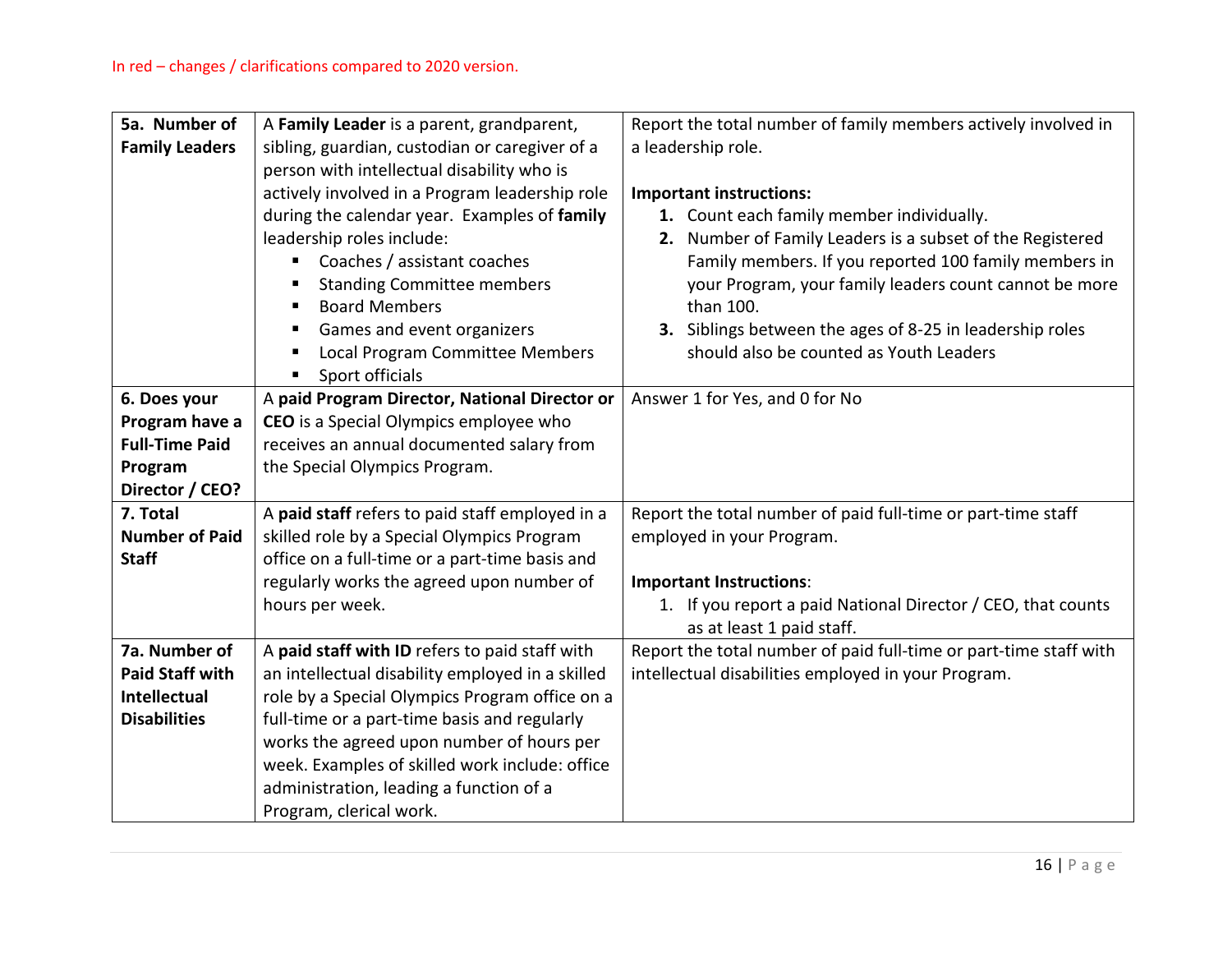| 8. Number of           | An unpaid staff with intellectual disabilities      | Report the total number of unpaid staff with intellectual         |
|------------------------|-----------------------------------------------------|-------------------------------------------------------------------|
| <b>Unpaid Staff</b>    | refers to an individual with an intellectual        | disabilities working in an unpaid skilled role at the Accredited  |
| with                   | disability who works in an unpaid skilled role      | Program or sub-Program level.                                     |
| <b>Intellectual</b>    | for extended periods of time (e.g. internship       |                                                                   |
| <b>Disabilities</b>    | position) in the Accredited Program or sub-         |                                                                   |
|                        | Program level. As opposed to volunteer role,        |                                                                   |
|                        | unpaid staff has certain duties and goals. E.g.     |                                                                   |
|                        | manages an important function in the office         |                                                                   |
|                        | or a programmatic area such as Young                |                                                                   |
|                        | Athletes, a Healthy Athletes discipline,            |                                                                   |
|                        | Athlete Leadership, or a sport, but does not        |                                                                   |
|                        | receive a salary or stipend.                        |                                                                   |
| 9. Total               | A School Engaged in Special Olympics is a           | Report the total number of schools engaged with Special           |
| <b>Number of</b>       | school or University that offers its students       | Olympics.                                                         |
| <b>Schools</b>         | the opportunity to engage in any type of            |                                                                   |
| <b>Engaged in</b>      | Special Olympics programing within a                | <b>Important instructions:</b>                                    |
| <b>Special</b>         | calendar year. Examples include:                    | 1. Schools engaged in multiple Special Olympics                   |
| <b>Olympics</b>        | <b>Traditional Special Olympics Sports</b><br>п     | opportunities should be counted once.                             |
|                        | <b>Unified Sports</b><br>п                          | 2. Types of schools include: pre-school, kindergarten,            |
|                        | R-Word Campaign or other advocacy<br>$\blacksquare$ | elementary school, primary school, secondary school,              |
|                        | efforts                                             | high school, middle school, technical school, special             |
|                        | Spread the word inclusion-campaign<br>п             | education school, vocational school, trade school,                |
|                        | Research<br>п                                       | college, university, or other post-secondary school.              |
|                        | <b>Student Fundraising</b><br>п                     |                                                                   |
| 9a. Number of          | A Unified School is a school or university that     | Report the total number of Unified Schools, which participate in  |
| <b>Unified Schools</b> | conducts Unified Sports opportunities at least      | Unified Sports activities. This can be within the formal Physical |
|                        | 2 times within a calendar year.                     | Education framework or as an informal activity outside regular    |
|                        |                                                     | lessons.                                                          |
|                        |                                                     |                                                                   |
|                        |                                                     | <b>Important instructions:</b>                                    |
|                        |                                                     | For U.S. Programs only: Number of Unified Schools reported        |
|                        |                                                     | should be equal to number of Unified Champion schools             |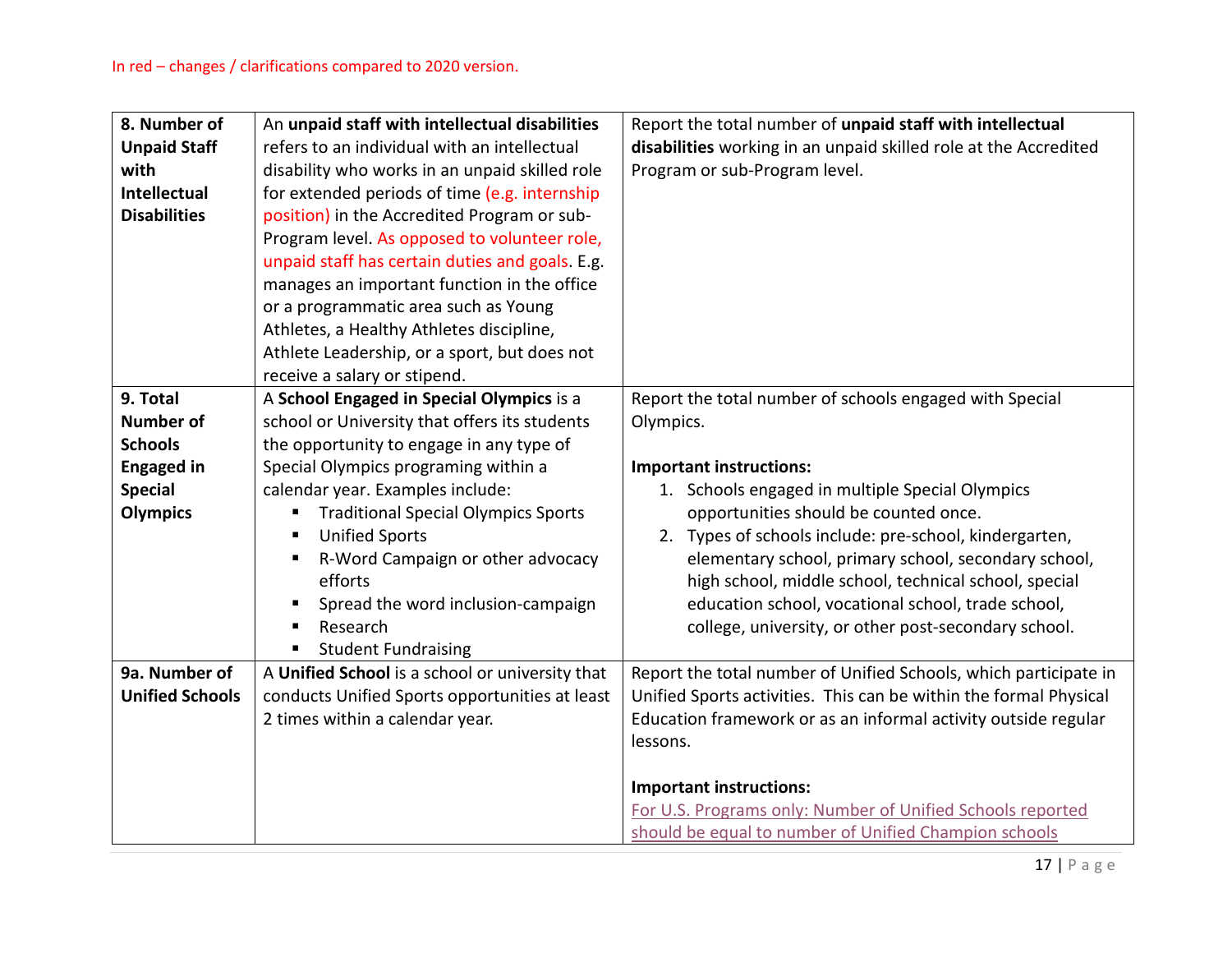|                |                                          | reported in 9ai. Click here to watch a video tutorial for this                      |
|----------------|------------------------------------------|-------------------------------------------------------------------------------------|
|                |                                          | metric.                                                                             |
|                |                                          | 1. To qualify as a Unified School, any model of Unified                             |
|                |                                          | Sports may be conducted (competitive, player-                                       |
|                |                                          | development, or recreation).                                                        |
|                |                                          | 2. Types of schools: same as above.                                                 |
|                |                                          | 3. If a general education school works with a special                               |
|                |                                          | education school to participate in Unified Sports activities                        |
|                |                                          | involving students of both schools, count these as two<br>separate Unified Schools. |
|                |                                          | 4. Reminder: Any school offering inclusive Young Athletes                           |
|                |                                          | qualifies as Unified School, as inclusive Young Athletes                            |
|                |                                          | falls under the Unified Sports Recreational Model                                   |
|                |                                          | 5. Unified Schools are a subset of Schools engaged with                             |
|                |                                          | Special Olympics.                                                                   |
|                |                                          | 6. You cannot have Unified Schools but no Youth Unified                             |
|                |                                          | Sports Athletes and Partners. You are also likely to have                           |
|                |                                          | Unified Competitions. Please make sure to report those.                             |
| 9ai.Number of  | A Unified Champion School is a school or | Report the total number of Unified Champion Schools.                                |
| <b>Unified</b> | university that promotes inclusion by    |                                                                                     |
| Champion       | conducting activities in each of three   | <b>Important instructions:</b>                                                      |
| <b>Schools</b> | components within a calendar year:       | 1. For U.S. Programs only: please only include your Unified                         |
|                | 1) Unified Sports (competitive, player-  | Champion School numbers, using same methodology                                     |
|                | development, or recreation models)       | (counting all 1, 2 and 3 component schools from the                                 |
|                | 2) Inclusive Youth Leadership AND        | school year ending in June of the census year) as used                              |
|                | 3) Whole School Engagement               | for SONA UCS reports, and report same number in                                     |
|                |                                          | section 9a.                                                                         |
|                |                                          | 2. Inclusive Youth Leadership: students with and without ID                         |
|                |                                          | work together to lead and plan advocacy, awareness,                                 |
|                |                                          | and other Special Olympics related inclusive activities                             |
|                |                                          | (example: Youth Activation Committees). These Youth                                 |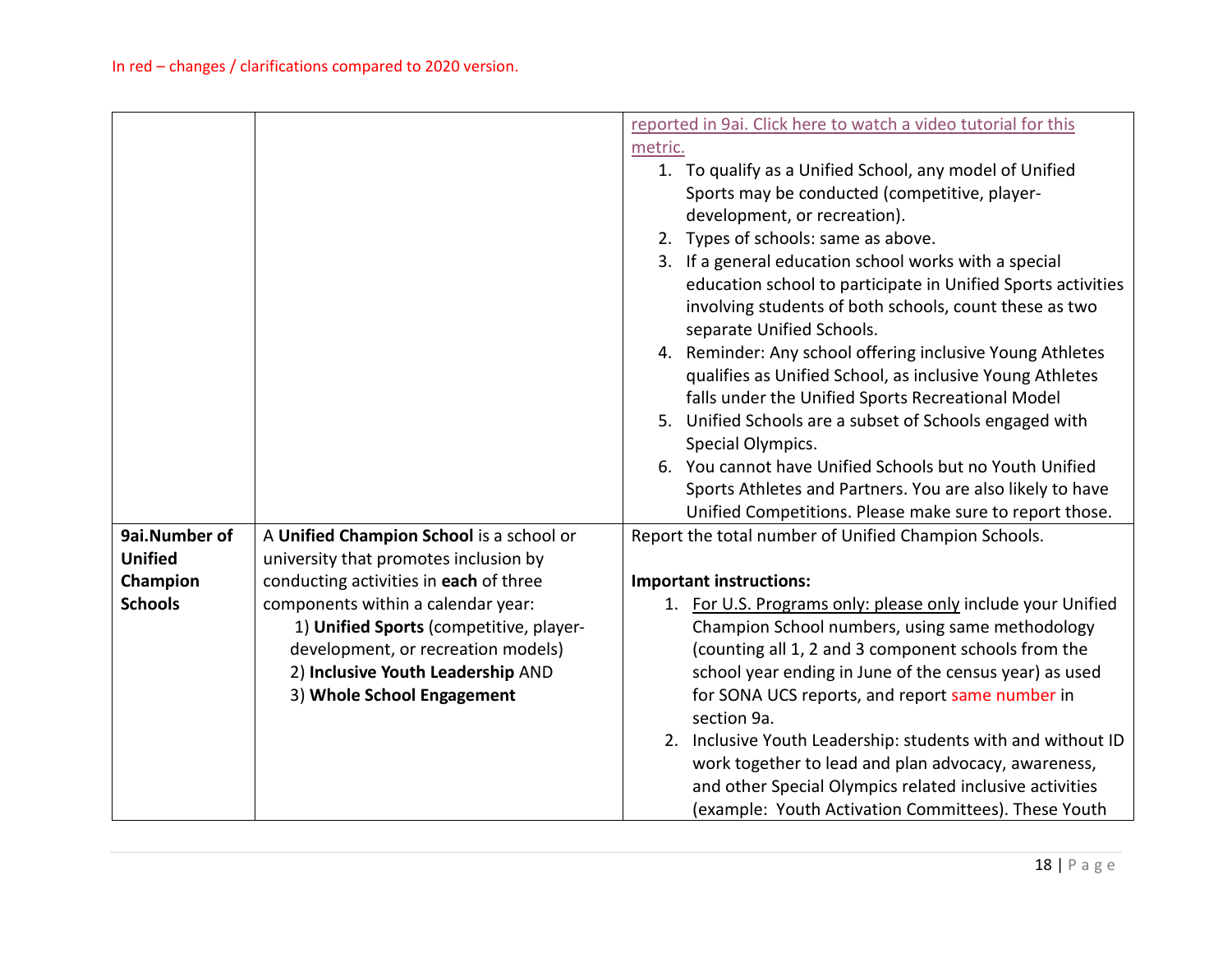|                  |                                               | Leaders have to be reflected in the metric "Number of<br>Youth Leaders"<br>3. Whole School Engagement includes<br>awareness/education activity that promotes inclusion<br>and reaches majority of school's student body (Example:<br>Pledge to Include, School Assembly informing about<br>inclusion, Spread the Word Inclusion' - Campaign, R-<br>Word Campaign)<br>4. Types of schools include: same as above<br>5. If a general education school forms a partnership with a<br>special education school, (students of both schools must<br>be involved) count these as two separate Unified<br>Champion Schools.<br>6. Reminder: Any school offering inclusive Young Athletes<br>qualifies as Unified School, as inclusive Young Athletes<br>falls under the Unified Sports Recreational Model<br>Unified Champion Schools are a subset of Unified<br>Schools. If you report 20 Unified Schools, your Unified<br>Champion Schools can't be larger than 20.<br>7. You cannot have Unified Champion Schools but report<br>no Youth Unified Sports Athletes / Partners, and no<br>Youth Leaders. You are also likely to have Unified<br>Competitions as a result of school engagement. Make<br>sure you report them. |
|------------------|-----------------------------------------------|----------------------------------------------------------------------------------------------------------------------------------------------------------------------------------------------------------------------------------------------------------------------------------------------------------------------------------------------------------------------------------------------------------------------------------------------------------------------------------------------------------------------------------------------------------------------------------------------------------------------------------------------------------------------------------------------------------------------------------------------------------------------------------------------------------------------------------------------------------------------------------------------------------------------------------------------------------------------------------------------------------------------------------------------------------------------------------------------------------------------------------------------------------------------------------------------------------------------|
| 10.Total         | A Local Club / Program is an organized local  | Report the total number of Local Clubs / Programs within a                                                                                                                                                                                                                                                                                                                                                                                                                                                                                                                                                                                                                                                                                                                                                                                                                                                                                                                                                                                                                                                                                                                                                           |
| <b>Number of</b> | unit / branch conducting Special Olympics     | Special Olympics Accredited National / State Program operating                                                                                                                                                                                                                                                                                                                                                                                                                                                                                                                                                                                                                                                                                                                                                                                                                                                                                                                                                                                                                                                                                                                                                       |
| Local Clubs/     | activities in a community outside of a school | at the grassroots level in a non-school setting.                                                                                                                                                                                                                                                                                                                                                                                                                                                                                                                                                                                                                                                                                                                                                                                                                                                                                                                                                                                                                                                                                                                                                                     |
| Local sub-       | setting.                                      |                                                                                                                                                                                                                                                                                                                                                                                                                                                                                                                                                                                                                                                                                                                                                                                                                                                                                                                                                                                                                                                                                                                                                                                                                      |
| Programs (in a   |                                               |                                                                                                                                                                                                                                                                                                                                                                                                                                                                                                                                                                                                                                                                                                                                                                                                                                                                                                                                                                                                                                                                                                                                                                                                                      |
| non-school       |                                               |                                                                                                                                                                                                                                                                                                                                                                                                                                                                                                                                                                                                                                                                                                                                                                                                                                                                                                                                                                                                                                                                                                                                                                                                                      |
| setting)         |                                               |                                                                                                                                                                                                                                                                                                                                                                                                                                                                                                                                                                                                                                                                                                                                                                                                                                                                                                                                                                                                                                                                                                                                                                                                                      |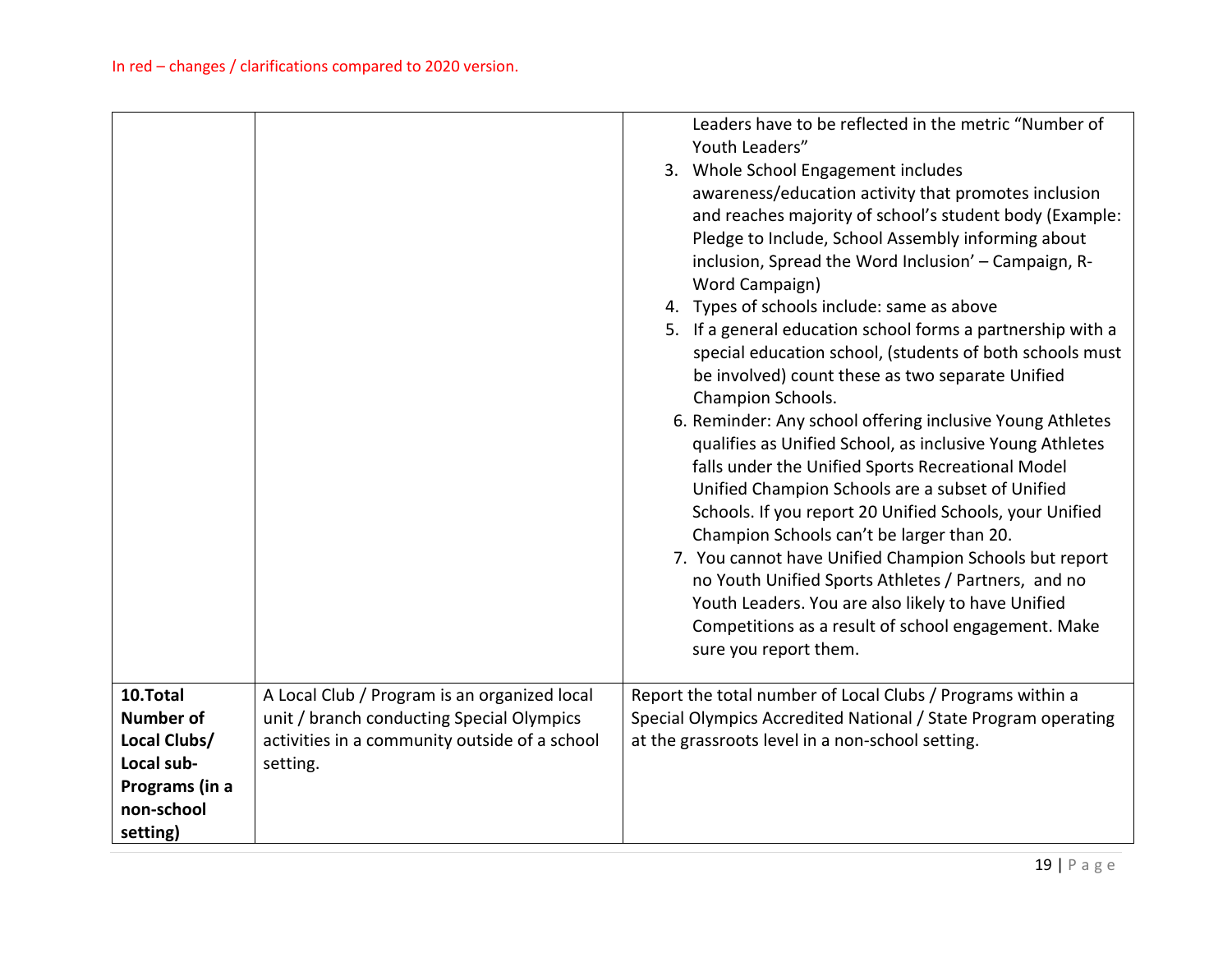| 10a. Number of          | A Local Club / Program conducting Unified       | Report the total number of Local Clubs / Programs started under |
|-------------------------|-------------------------------------------------|-----------------------------------------------------------------|
| Local Clubs /           | Sports is an organized local unit / branch      | the mandate of a non-school entity and conducting Unified       |
| Local sub-              | offering Special Olympics activities in a       | Sports in a non-school setting.                                 |
| <b>Programs</b>         | community AND conducting Unified Sports at      |                                                                 |
| conducting              | least 2 times within a calendar year outside of | <b>Important instructions:</b>                                  |
| <b>Unified Sports</b>   | a school setting.                               | 1. Do not include Unified Schools (see definition of Unified    |
| (excluding              |                                                 | Schools)                                                        |
| <b>Unified Schools)</b> |                                                 | 2. Include Local Clubs / Programs that conduct any model of     |
|                         |                                                 | Unified Sports (Player Development, Competitive,                |
|                         |                                                 | Recreation) and who are not part of a Unified School            |
|                         |                                                 | 3. Reminder: inclusive YA qualifies as Unified Sports under     |
|                         |                                                 | the Unified Sports Recreational Model                           |
| 11. Social              | Number of online followers of your              | Please report the total number of followers on each of you      |
| <b>Media</b>            | Program's major online social media             | Program's major social media platforms at the end of the year.  |
| <b>Followers</b>        | platforms:                                      |                                                                 |
|                         | Facebook                                        | <b>Important instructions:</b>                                  |
|                         | Instagram                                       | 1. Please only include followers for the Accredited Program     |
|                         | Twitter                                         | official social media accounts. If your sub-Programs (for       |
|                         | Other-additional platform engagement in         | example, regions within your country) have official social      |
|                         | terms of number of followers.                   | media accounts, please DO NOT include them in the total         |
|                         |                                                 | numbers for your Program to avoid potential double-             |
|                         |                                                 | counting.                                                       |
|                         |                                                 | 2. If your Program doesn't have Facebook, Instagram or          |
|                         |                                                 | Twitter pages, report 0 in those fields.                        |
|                         |                                                 | 3. Please use "Notes" function on the Census system to share    |
|                         |                                                 | a link to each account (Facebook, Instagram, Twitter and        |
|                         |                                                 | Other) that you are reporting followers under.                  |
|                         |                                                 | 4. If you are reporting numbers under "Other" platform,         |
|                         |                                                 | please use "Notes" function on the Census system to             |
|                         |                                                 | specify what other platform(s) you are using and list           |
|                         |                                                 | number of followers for each.                                   |
|                         |                                                 | 5. Click here to watch a video tutorial for this metric.        |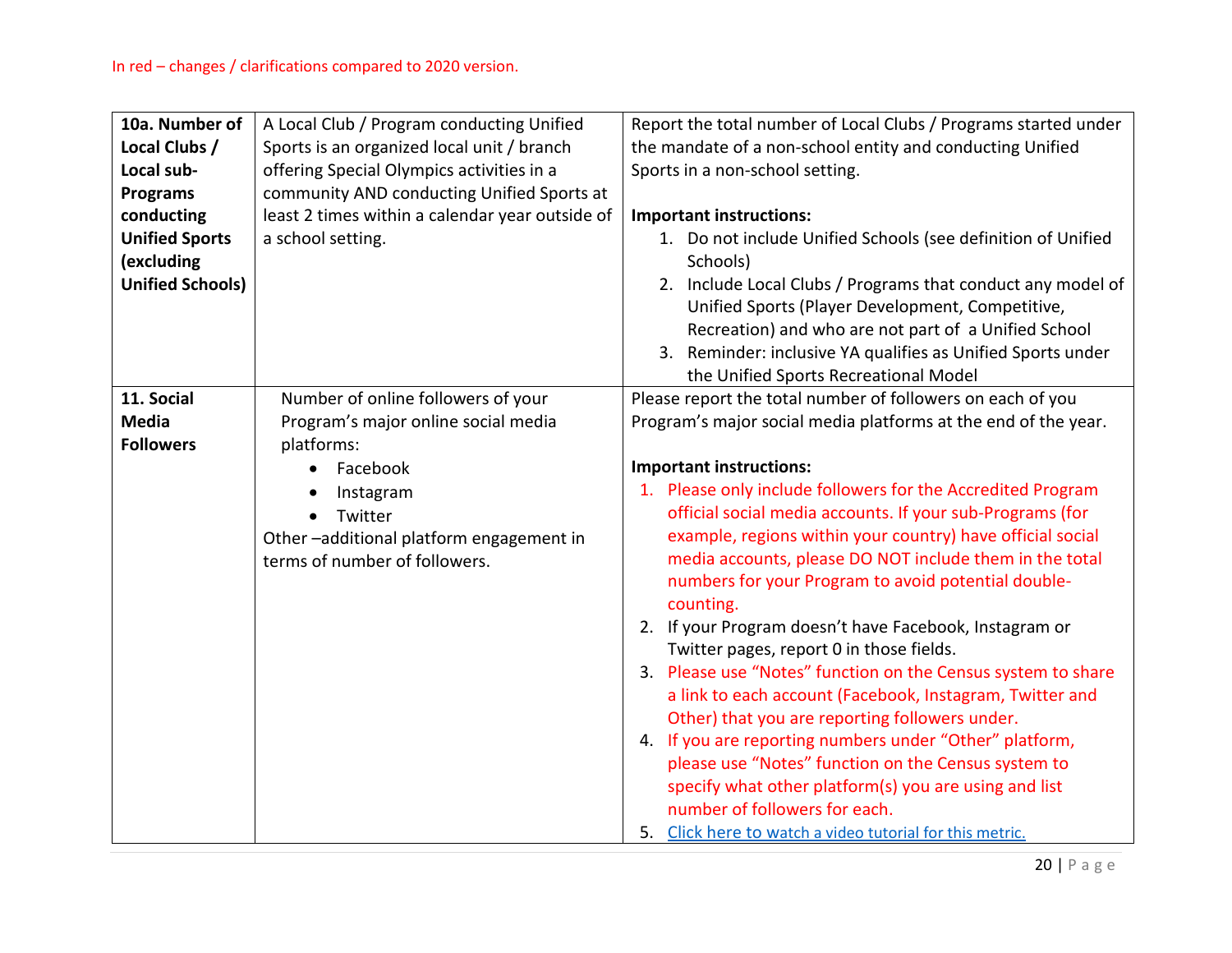| 12. Number of<br>athletes<br>participating in<br>all structured<br>fitness<br>programming                           | Fitness programming is any organized activity<br>that specifically aims to improve athlete<br>wellbeing and sport performance by<br>intentionally promoting healthy behaviors in<br>physical activity, nutrition, and hydration.                                                                                                                                          | Report the total number of individual athletes participating<br>(people with ID) participating in all structured fitness<br>programming, which includes short-term programming such as a<br>one-time event (i.e. Performance Stations) and longer term<br>programming reported in 12a.                                                                                                                                                                                                                                                                                                                                                                                                                             |
|---------------------------------------------------------------------------------------------------------------------|---------------------------------------------------------------------------------------------------------------------------------------------------------------------------------------------------------------------------------------------------------------------------------------------------------------------------------------------------------------------------|--------------------------------------------------------------------------------------------------------------------------------------------------------------------------------------------------------------------------------------------------------------------------------------------------------------------------------------------------------------------------------------------------------------------------------------------------------------------------------------------------------------------------------------------------------------------------------------------------------------------------------------------------------------------------------------------------------------------|
|                                                                                                                     | Fitness can occur in the following settings (but<br>not limited to): sports practice, schools,<br>clubs, fitness centers, communities, day, or<br>residential centers, online, and may include<br>education or direct engagement activities<br>such as (but not limited to) Fit 5, Unified<br>Fitness Clubs, Fit Families and Friends, SOfit<br>and Performance Stations. | <b>Important Instructions:</b><br>1. Athletes who participate in multiple session<br>should only be counted once.<br>2. Athletes who are counted in 12a should also be<br>reported in this metric.                                                                                                                                                                                                                                                                                                                                                                                                                                                                                                                 |
| 12a. Number of<br>athletes<br>participating in<br>structured<br>fitness<br>programming<br>for 6 weeks or<br>longer. | See definition of fitness above                                                                                                                                                                                                                                                                                                                                           | Report the total number of individual athletes (people with ID)<br>participating in 6 weeks or longer of structured Special Olympics<br>fitness programming at any setting.<br><b>Important Instructions:</b><br>1. Athletes (people with ID) that participate in structured<br>fitness programming longer than 6 weeks should be<br>counted as one person.<br>2. Number of athletes participating in at least 6 weeks of<br>structured fitness programming is a subset of number of<br>athletes participating in all fitness programming. This<br>number cannot exceed the number reported in 12.<br>3. If you need specific tools for tracking this metric, please<br>reach out to research@specialolympics.org. |
| 13. Number of<br>partners<br>participating in<br>all structured                                                     | See definition of fitness above                                                                                                                                                                                                                                                                                                                                           | Report the total number of individual partners (people without<br>ID) participating in all structured fitness programming, which<br>includes short-term programming such as a one-time event (i.e.,                                                                                                                                                                                                                                                                                                                                                                                                                                                                                                                |